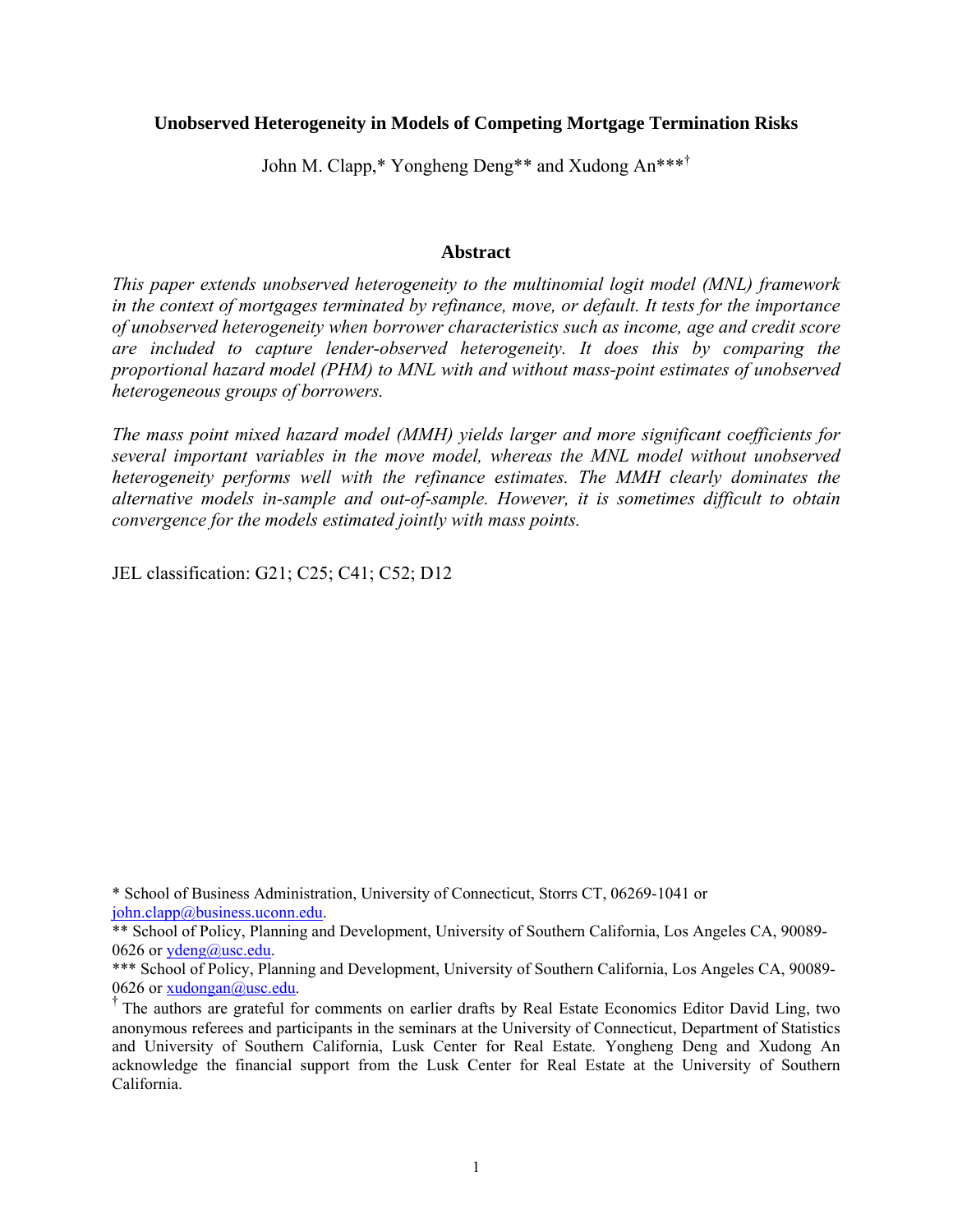### **Introduction**

Recent researches on mortgage borrower's behavior have proposed several models for the competing risks of mortgage termination by refinancing, moving and/or default (Deng, Quigley and Van Order 2000, Clapp *et al.* 200[1](#page-1-0), Deng and Quigley 2001).<sup>1</sup> Clapp *et al.* (2001) present evidence that a multinomial logit model (MNL) with restructured event history data is an attractive alternative to duration models such as the proportional hazard model (PHM). The MNL allows direct competition among the choices: the probabilities of termination risks, and the probability of continuing to pay, must sum to one. Thus, an increase in one termination probability must be offset by a decline in probability for one or more of the alternatives.

On the other hand, the MNL cannot allow correlations among the termination risks through unobservable variables, as implied by the independence from irrelevant alternatives (IIA) assumption.<sup>[2](#page-1-1)</sup> In addition, the MNL requires the i.i.d. assumption for a given agent observed over  $time<sup>3</sup>$  $time<sup>3</sup>$  $time<sup>3</sup>$  – following standard practice, we stack the observations of historical events for each agent into our likelihood function. This logic also requires complicated formulation of variables measuring duration dependency. By way of contrast, the hazard function in a proportional hazard model (PHM) is constructed in a path dependent framework: i.e., the hazard rate of termination is conditioned on the subject surviving up to time t-1. Therefore, any event between t and t-1 is not an i.i.d. event. The full maximum likelihood estimation approach also allows researchers to estimate a PHM with correlated competing risks.<sup>[4](#page-1-3)</sup>

Although the multinomial logit model (MNL) and proportional hazard model (PHM) differ in the above-mentioned perspectives, they are both widely used in the literature of mortgage termination risks and demonstrated to be effective in the studies. Since Green and Shoven (1986) first introduced the proportional hazard model (PHM) to analyze mortgage termination by refinance, there have been several major developments to improve the application of PHM to

<sup>|&</sup>lt;br>|<br>|

<span id="page-1-1"></span><span id="page-1-0"></span> $\frac{1}{2}$  Strictly speaking, the default decision requires 3 months of nonpayment to be observed in the data.  $\frac{2}{3}$  The Independence from Irrelevant Alternatives (IIA) property implied by MNL restricts the odds ratio probabilities, *i* and *k*, so that they do not depend on any alternatives other than *i* and *k*. This in turn implies no correlation between the unobserved components of utility for alternatives. (See Train (1986) for a detailed discussion on MNL and IIA properties.) 3

<span id="page-1-3"></span><span id="page-1-2"></span><sup>&</sup>lt;sup>3</sup> The logit model is obtained by assuming that each  $\varepsilon_{ni}$  follows an independently, identically distributed extreme value function. (See Train (2003) for a complete discussion.)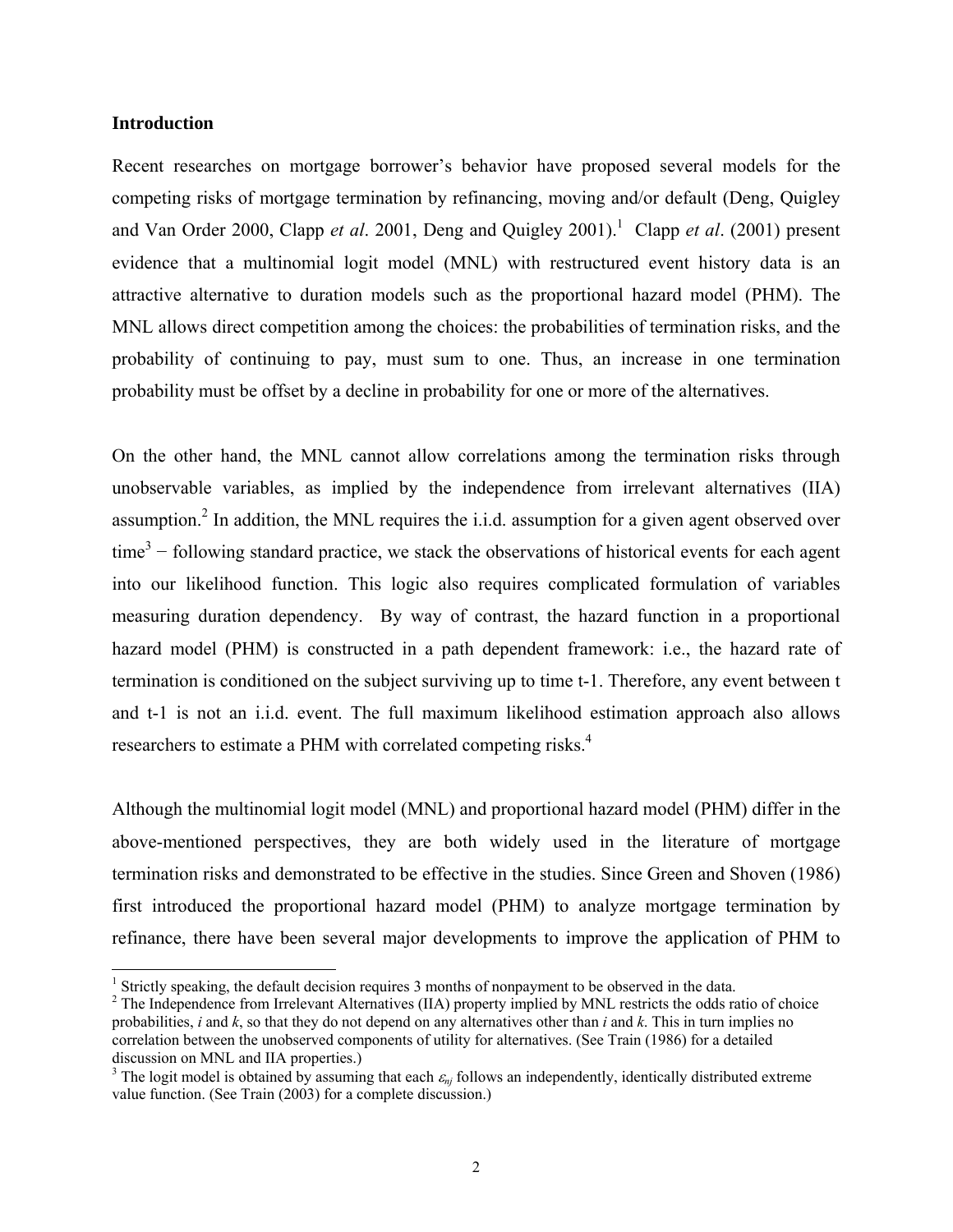mortgage termination analysis. Recent applications include more sophisticated and realistic modeling frameworks. For example, Schwartz and Torous (1989) developed a contingent claim framework for valuation of GNMA mortgage-backed securities through the integration of an empirical PHM to estimate the aggregate GNMA mortgage pools' prepayment experience. Stanton (1995) extends the Schwartz and Torous (1989) model by allowing transaction cost of prepayment in the modeling of mortgage pools' rational prepayment behavior. The application of logit models to mortgage termination issues is well established. Mattey and Wallace (2001), Ambrose and Capone (1998), Berkovec et al. (1998), Archer, et al. (1996), Quigley and Van Order (1995), Philips et al. (1995), and Cunningham and Capone (1990) have used binomial logit or MNL models. The PHM is established in the literature, but to a lesser extent (See, Ambrose and Sanders 2003, Pavlov 2001, Bennett et al. 2001, Ambrose and Capone 2000, Vandell, et al. 1993, Schwatz and Torous 1989, and Green and Shoven 1986).<sup>5</sup>

Deng, Quigley and Van Order (2000) address competing risks of mortgage termination in a proportional hazard framework that allows correlated competing risks and accounts for the unobserved heterogeneity as discrete mass points. Their approach models individual mortgage borrowers as coming from two or more distinct groups with unobserved characteristics. The model cannot directly observe which group each individual belongs to, but it can estimate the discrete probability distribution that each type influences the hazard function. The technique assumes a discrete number of groups; the researcher obtains maximum likelihood estimators of the mass-point distribution, i.e., the idiosyncratic risk as well as the probability associated with such risk from each group.<sup>6</sup> Moreover, estimated mass-point parameters shift the baseline hazard function, allowing for a different hazard function for each unobserved group.

This idea is potentially important to mortgage lenders because borrower characteristics are observed only at the time of loan application. Any unobserved changes in borrower characteristics may have a large impact on default or prepayment rates. This is particularly relevant to the move decision, where changes in employment or family status are likely to play

 <sup>4</sup>  $4$  See Deng, Quigley, and Van Order (2000) for a discussion.

<span id="page-2-0"></span> $<sup>5</sup>$  Neither list is exhaustive of the articles using the two methods addressed in this paper.</sup>

<span id="page-2-1"></span>Deng and Quigley (2002) model unobserved heterogeneity as a continuous distribution, and they use three-stage maximum likelihood estimation (3SMLE) methods. But, obtaining convergence when estimating these models is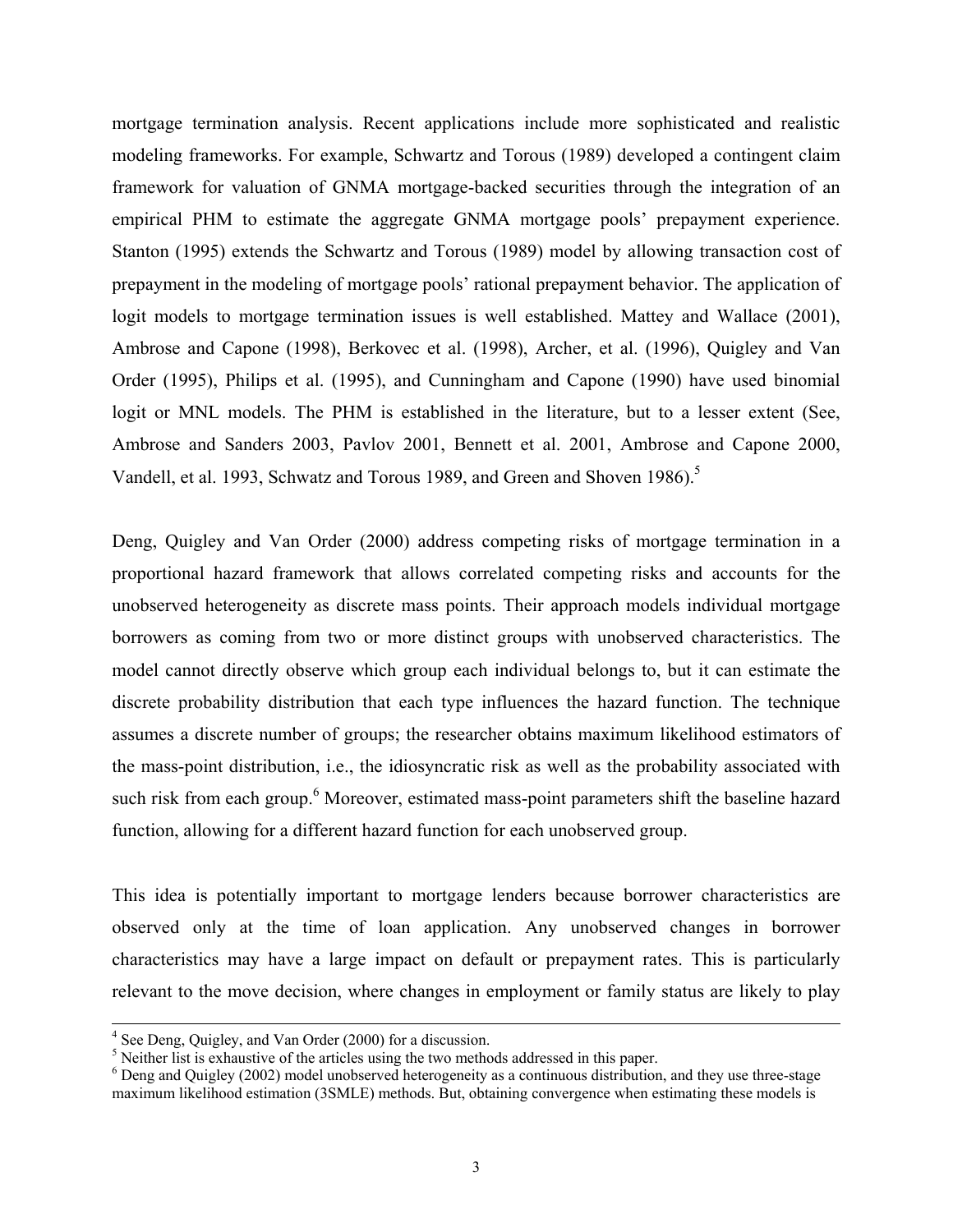an important role. Therefore, a statistical method for modeling unobserved borrower characteristics may improve the power to predict mortgage terminations by move, refinance or default.

This paper develops a mass-point mixed multinomial logit model (MML) that accounts for unobserved heterogeneity. Our extension of unobserved heterogeneity to the MNL model is motivated by the advantages mentioned above, and by the extensive use of MNL in the literature. Previous literature shows that the mass-point mixed technique adds significantly to the proportional hazard model (PHM), so it is worth testing for its contribution to the MNL model. We want to test for improvements in model efficiency and predictive power associated with accounting for unobserved heterogeneity.

Part of our agenda is to develop and implement a framework for cross-model-validation of mortgage termination risks. This allows us to judge any improvement in predictive accuracy that might be associated with adding unobserved subgroups to any model of mortgage terminations. Finally, we compare proportional hazard model (PHM) and MNL in terms of estimated coefficients, statistical significance and out-of-sample predictive ability. Such comparisons allow judgment about the qualitative differences among the models. The predictive test is a particularly demanding standard for unobserved heterogeneity, where the number of unobserved groups, their location parameter, and their frequency are difficult to estimate from the micro loan history data.

Our extension of the mass point mixed framework to the MNL model can be positioned in the literature as follows:

| Model                           | <b>No Heterogeneity</b> | <b>Unobserved Heterogeneity</b> |
|---------------------------------|-------------------------|---------------------------------|
| Proportional Hazard Model (PHM) | Han-Hausman             | MMH model of DQVO               |
| with Competing Risks            | (1990)                  | (2000)                          |
| Multinomial logit model (MNL)   | Clapp <i>et al.</i>     | MML model                       |
| with Event History              | (2001)                  | developed here                  |

difficult, and commercial software is unavailable at this time for estimating such model.

 $\overline{a}$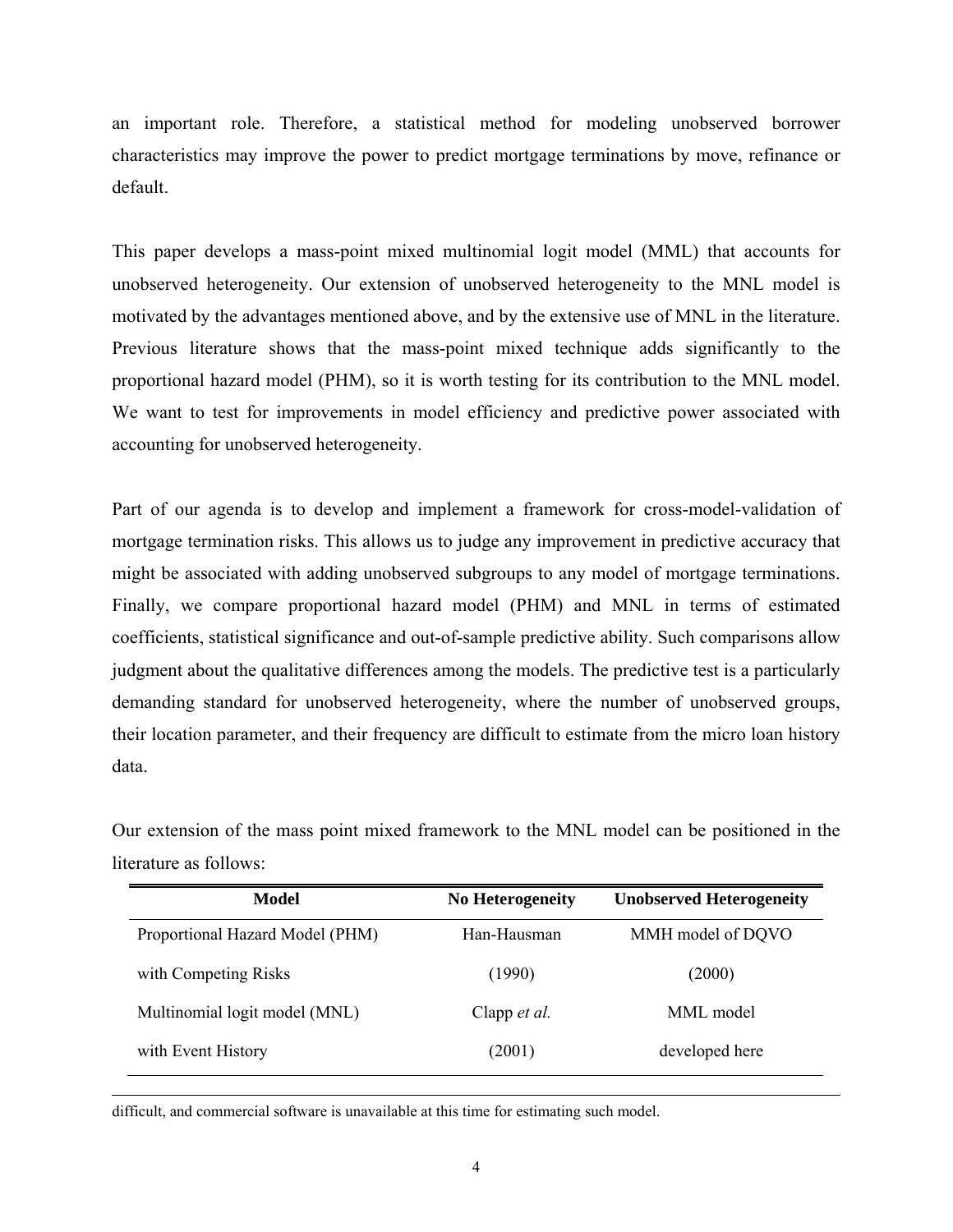The comparison of these four models will test for economically significant (i.e., important) differences and for out-of-sample predictive ability.

The remainder of this paper is organized as follows: The next section summarizes option theory as applied to mortgage termination and it develops observable variables that intervene in the termination decision; section 3 discusses empirical methods of model estimation, the role of unobserved heterogeneity, out-of sample prediction and cross-model validation; section 4 describes the data; section 5 discusses results and section 6 presents conclusions.

### **Observable Variables and Mortgage Termination Decisions**

Each month the borrower must decide whether to make the next regularly scheduled payment, refinance the mortgage, move and prepay the mortgage or default. This section summarizes observable variables associated with the borrower's decision and provides an overview of theory for each choice.<sup>7</sup> The relevant variables can be classified as personal characteristics (income, age, etc.), loan characteristics (loan amount, loan-to-value ratio and note rate), financial market conditions (the stochastic path of market interest rates) and housing market conditions.

Hendershott and Van Order (1987) and Kau and Keenan (1995) showed that the right to refinance the mortgage provides the borrower a call option on the mortgage debt with a strike price equal to the unpaid mortgage balance. Viewing the problem narrowly as the decision to exercise a call option or not, the relationship between the market value of the loan and the unpaid mortgage balance is the primary determinant in the choice to refinance. When the default option is added, house prices and interest rates become the two observable variables of primary interest.

The option-theoretic approach does not address the move decision. $8$  The economic theory on

<span id="page-4-0"></span><sup>-&</sup>lt;br>7 In the residential mortgage market, default is a rare event comparing to a refinance or move. This is partly due to the high transactions costs (e.g., reputation costs) associated with mortgage default. In our sample of 1,985 loan records, there are only 27 default observations. Moreover, some defaults are worked out, and we do not have data on foreclosures. Therefore, in this study, we only focus on the competing risks of refinance and move. This analysis can be extended to the case of three competing risks of refinance, move and default, if the loan data contains sufficient observations of default events. 8

<span id="page-4-1"></span> $8$  The well developed option-theoretic approach in the literature assumes that the call and put options are exercised contingent upon the underlying market value of the mortgage contract and on property value.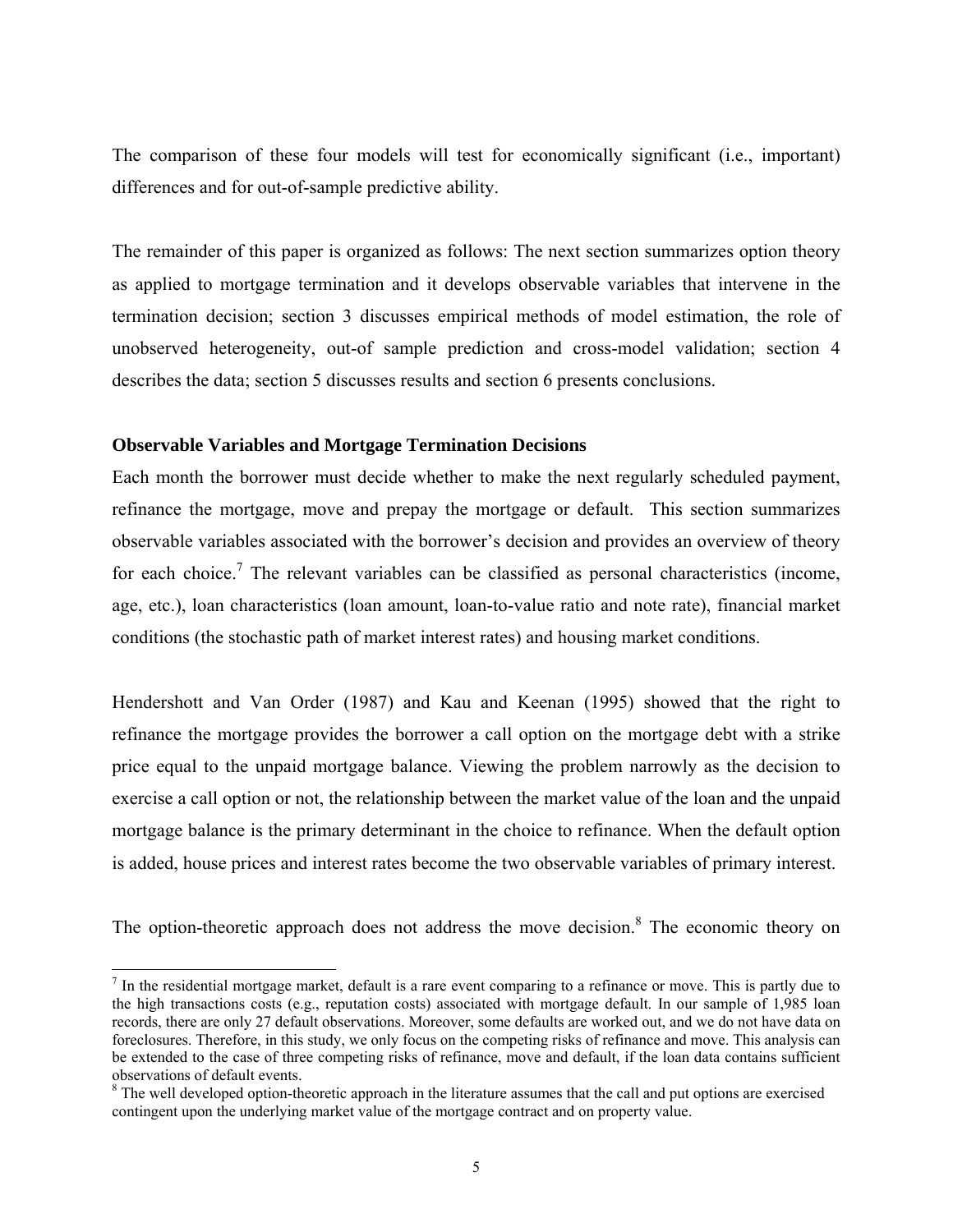household mobility points to a strong role for borrower characteristics in the move choice.<sup>[9](#page-5-0)</sup> Clearly, a choice model with the move alternative needs more than the financial options related variables.

### *Observable Variables Explaining the Refinance Decision*

Options pricing theory applied to mortgage refinancing implies that the borrower should exercise the option to call the debt whenever the market value of the mortgage exceeds the current balance by enough to cover the costs of refinancing. Transaction costs are treated as a constant increase in the strike price of the call option.

However, borrowers do not exercise the option to refinance as ruthlessly as do owners of other financial options (See, Green and LaCour-Little 1999, Deng, Quigley and Van Order 2000). This has led some researchers, such as Stanton (1995) and Green and LaCour-Little (1999), to treat transaction costs as varying across borrowers. However, in both studies, even implausibly high levels of transaction costs could not fully explain the observed prepayment behavior. Nevertheless, transactions costs suggest some observable variables that can be included in models of refinancing: For example, the larger the loan balance, then the greater the dollar amount of benefits from refinancing. This increases the probability of refinancing because fixed transactions costs (e.g., the time costs of refinancing) are more likely to be covered.

Since transaction costs alone seem insufficient to explain the under-exercise of the prepayment option, a number of researchers have incorporated the effects of institutional constraints on a borrower's ability to refinance. For example, Archer, Ling, and McGill (1996) used American Housing Survey data from 1985 and 1987 to examine the influence of post-origination income and collateral constraints on prepayment behavior. They found higher annual payment-toincome and loan-to-value ratios were negatively related to prepayments, after controlling for call option values. Deng, Quigley and Van Order (1996) found the importance of trigger events, such as unemployment and divorce, in affecting mortgage borrower's prepayment behavior. Caplin, Freeman, and Tracy (1997) found that regional recessions depressed prepayment rates by

<span id="page-5-0"></span><sup>9</sup>  For reviews of the household mobility literature and its application to mortgage prepayment, see Clapp *et al*. (2000 and 2001), Pavlov (2001) and Quigley (1987).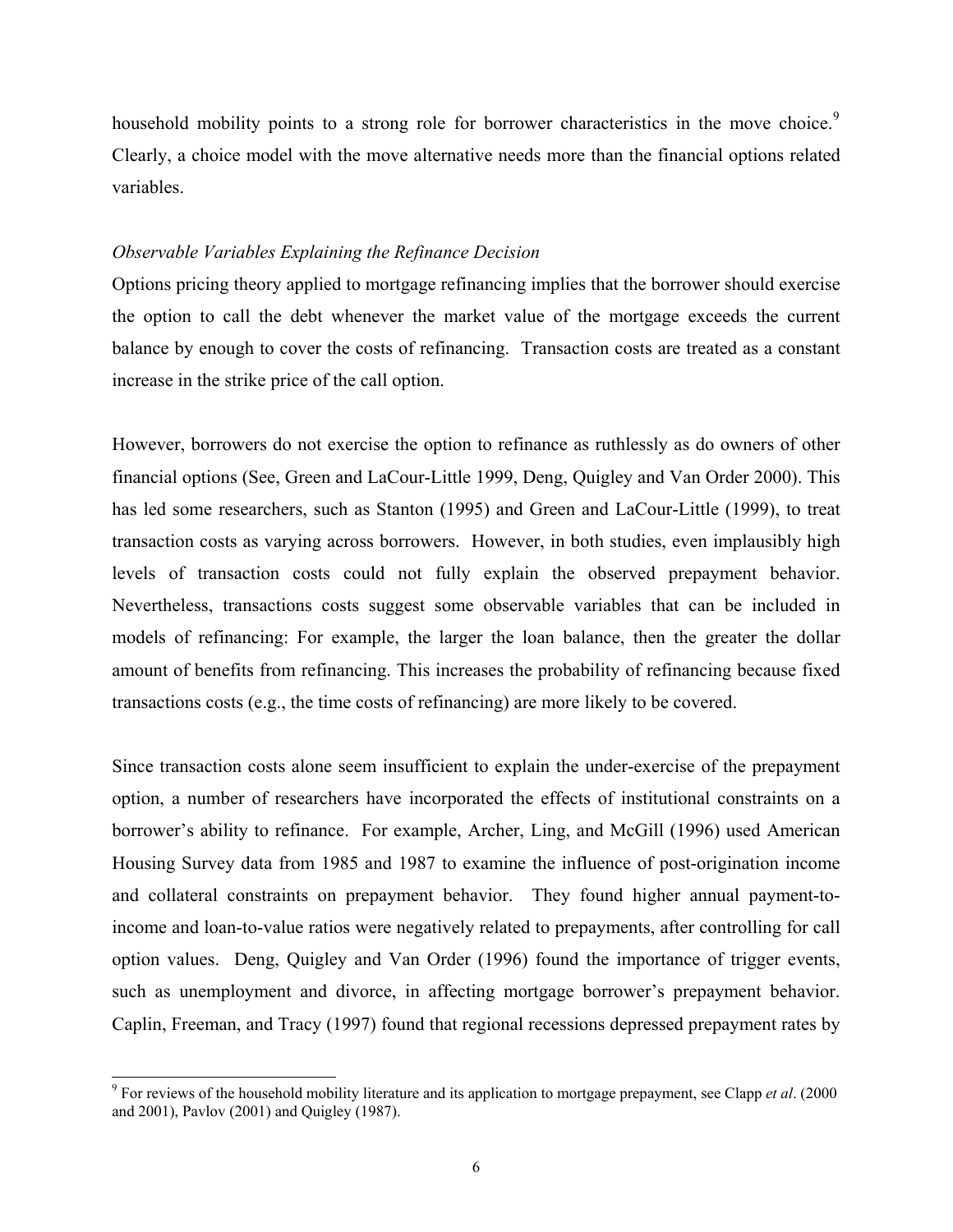as much as 50% in states with declining property markets. Mattey and Wallace (2001) and Downing, Stanton and Wallace (2001) found evidence that differences in house-price dynamics across regions are an important source of heterogeneity between mortgage pool performance. Bennett, *et al.* (2001) found strong evidence that poor credit history as well as high current LTV significantly reduced the probability of refinancing. These empirical findings are intuitive, for if collateral value declines below the loan balance, additional cash will be required to refinance. Similarly, a borrower whose income or financial position deteriorates may be unable to refinance due to payment-to-income or credit quality constraints.

In addition, making the right refinancing decision requires ongoing monitoring of market conditions and ready access to lenders. To the extent that particular demographic groups (e.g., minorities) have more limited access to information or lenders, we would expect that group to have higher transactions costs of refinancing (Deng and Gabriel 2004).

To summarize, the probability of refinancing is an increasing function of the market value of the loan, borrower income and the loan balance. It is a negative function of the current LTV, the probability of negative equity, the local unemployment rate, minority status and a low credit score dummy.

### *Observable Variables Explaining the Move Decision*

Household mobility is a mechanism whereby households adjust their housing consumption to changes in circumstances (Rossi 1955). Theory says that a household's decision to move is based on housing "dissatisfaction", household characteristics and exogenous circumstances (e.g., job or family composition changes). The dissatisfaction that ultimately results in a move is the direct result of "changes in the needs of a household, changes in the social and physical amenities offered by a particular location, or a change in the standards used to evaluate these factors" (Speare 1974, p. 175).

Green and Shoven (1986) and Quigley (1987) documented a significant "lock-in" effect arising from below market rate financing. They found that homeowners with low mortgage rates (relative to current market rates) delayed moving. We extend this reasoning to an in-the-money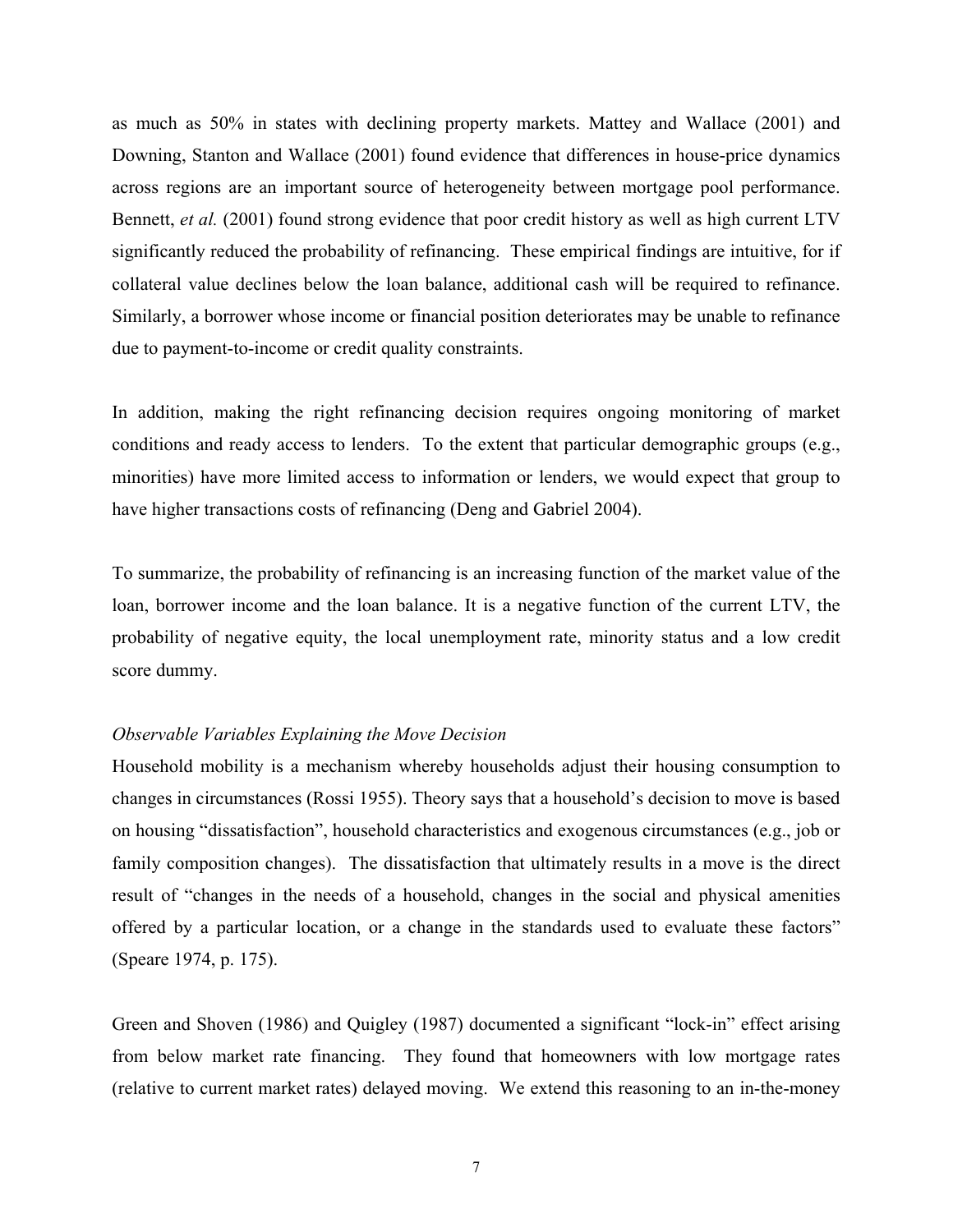refinancing option, i.e., the borrower has a high mortgage rate relative to current market rates. In this case, the borrower has an added incentive to move to a new house, since the move effectively refinances the mortgage as well as dealing with housing dissatisfaction. Thus, we expect the market value of the mortgage<sup>10</sup> and the loan balance to be positively related to the move decision; the reasons are the same as for the expected positive signs in the refinancing equation.

Turning to borrower characteristics explaining the move decision, the age of the head of household has consistently been shown to have a strong, significant negative effect on household mobility (See, e.g., Quigley and Weinberg 1977, Myers, Choi and Lee 1997). A study by South and Crowder (1998) confirmed the importance of age and found that being married, having children and currently having a job significantly deterred household mobility and that household mobility increased with income. They also found that, controlling for these variables, African-Americans had lower household mobility than whites did.<sup>11</sup> Those studies that were able to track changes in family size, composition and income found that they were positively related to household mobility.<sup>12</sup> Unfortunately, our data only provides a snapshot description of the borrower at loan origination.

Pavlov (2001) found economic conditions to be important to move decisions, e.g. local unemployment rate was positively related to move because there might be attractive opportunities outside the local area, while the slope of the yield curve had a positive effect because it captured overall economic conditions. He also found that there was a burnout effect in move decision. In addition, variables related to the value of the mortgage were demonstrated to be insignificant to move, suggesting little synergy between the option to refinance and the move decision.

<span id="page-7-0"></span> $10$  In our sample period (1993–1998), the market variations in interest rates were much smaller than those studied by Green and Shoven (1986) and Quigley (1987) and so we do not expect as strong an influence from this term.<br><sup>11</sup> The finding of lower household mobility for minorities has been reported by numerous earlier studies as well. S

<span id="page-7-2"></span><span id="page-7-1"></span>Quigley and Weinberg (1977). Yinger (1997) estimated that African Americans and Hispanics paid a discrimination "tax" of almost \$4,000 every time they searched for a house to buy. Ross (1998) tested whether both race and job access had an independent effect on the probability of a joint residential move and job change. He found no evidence that race directly influenced the joint probability. However, because African-Americans are heavily concentrated in central cities, they had poorer job access and consequently lower job-related mobility.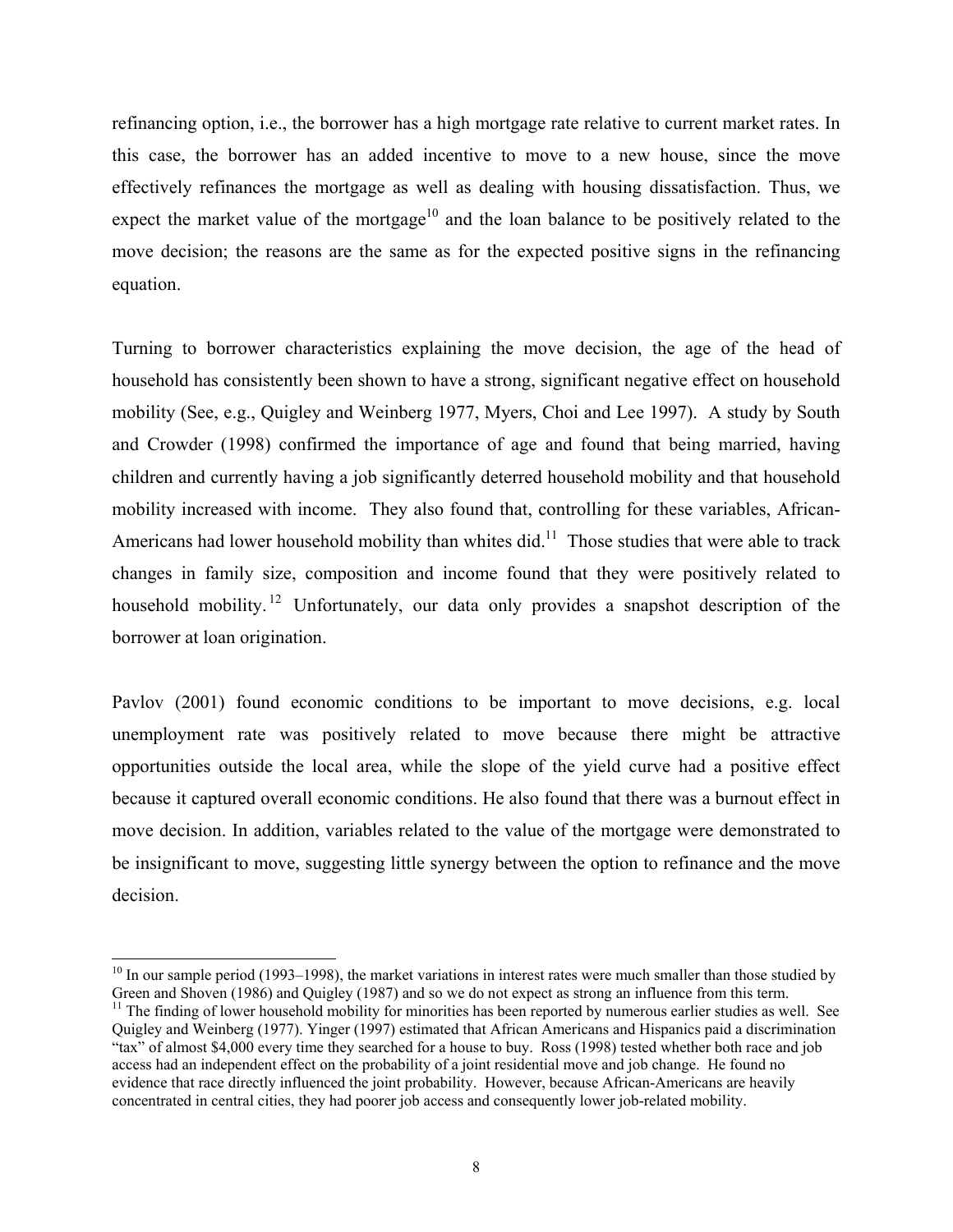In summary, we expect socioeconomic characteristics to have the effects found in previous literature: negative for age and minority status, positive for income. Given our inability to measure changes in demographic variables influencing demand, we expect time in the house to measure housing dissatisfaction and to be positively related to the probability of a move. This implies that the original refinance indicator (i.e., the loan was originated to refinance a previous loan) should have a positive sign because it indicates extra time in the house. Finally, the two variables from options pricing theory, the market value of the loan and the loan balance, should (in theory) be positively related to the move probability for the same reasons as for the refinancing decision.

### **Empirical Methods with Unobserved Borrower Characteristics**

This section discusses the two dominant sets of modeling frameworks for competing risks of mortgage termination: the multinomial logit model (MNL) and the proportional hazard model (PHM). Both are estimated with and without unobserved heterogeneity using maximum likelihood methods. Our purpose here is to introduce unobserved borrower characteristics, evaluated with the mass-point mixed model, to the MNL framework. Since the use of this technique with the PHM has been established in previous literature, it is instructive to compare the four models.

What unobserved characteristics are likely to be most important to the move and refinance decision? We are interested here in personal characteristics of borrowers that can change in unobservable ways. Borrower age, minority status and sex are characteristics observed at the time of loan origination that can be projected with high accuracy beyond that time. Starting with the variables discussed in Section 2, we hypothesize that it will be difficult to observe or accurately predict changes in:

1) Marital status (single, married or divorced).

2) Births and deaths.

3) Income or job location, including labor force entry and exit and working at home part- or fulltime.

<sup>&</sup>lt;sup>12</sup> Elder and Rudolph (2000) found that change in job, divorce or the death of a spouse increased mobility.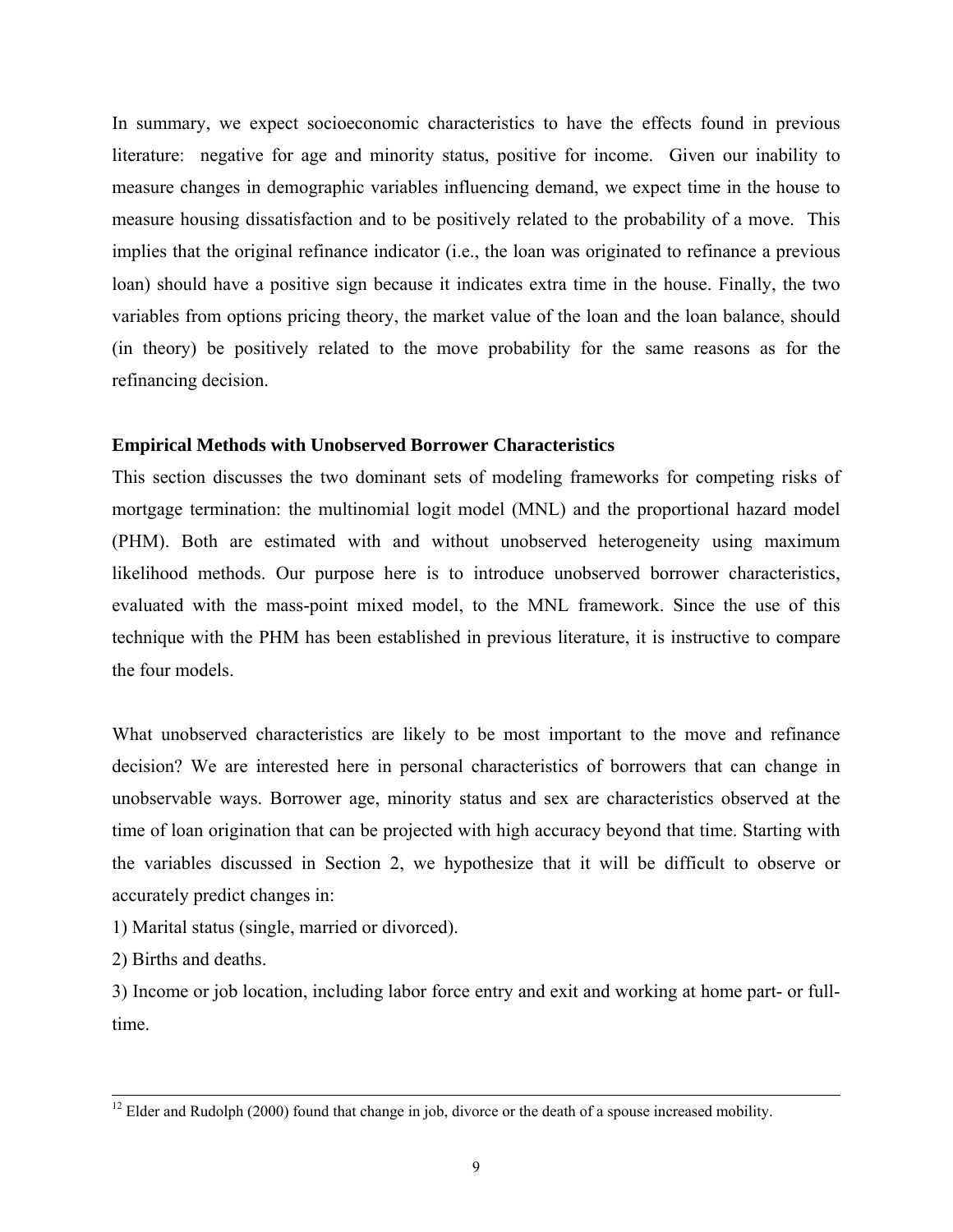This classification suggests a maximum of three unobservable groups.<sup>13</sup>

The idea behind the mass-point mixed model is to estimate unobserved characteristics as shifts in intercept, i.e., unobserved risk-spread, or "location", of the baseline hazard. The location of the first unobserved group is the constant term; the remaining groups shift the constant. These shifts are assumed to occur randomly, with fixed probabilities for the location of each group. Thus, the technique cannot classify individuals into groups, but only estimate the locations of groups and the associated probability of that location. The use of this technique can improve the fit of the model; presumably, this will improve predictive power, and we test for this.

The proportional hazard model (PHM) and MNL handle competing risks in very different ways. The PHM considers the joint survival probability and estimates the conditional probability of termination risks over time. It acknowledges that only the duration associated with the type which terminates first is observed and adjusts the equations for the probabilities of competing risks considering this effect. The PHM allows correlated risks. On the other hand, the MNL model directly models the probability of observing one risk versus another. At each observation point, the probabilities of refinance, move, default and continue to pay sum to one. An increase in one risk directly causes a decrease in at least one other risk. The MNL assumes that alternative termination risks are independent, which leads to the well-known IIA property.

### *Proportional Hazard Model (PHM)*

 $\overline{a}$ 

Time to failure is the underlying random variable used in the proportional hazard model (PHM), one of the most frequently used models in the duration model framework, (Kalbfleisch and Prentice 2002). The model begins with a baseline time profile of the probability of termination conditional on the loan having survived to time  $t$ ,  $h<sub>0</sub>(t)$ . This baseline refinancing hazard can be shifted up or down by a factor that depends on the covariates,  $Z_{it}$  for observation *i* at time *t*:

$$
h(t|Z_{ii},\eta_i) = h_0(t) \exp(Z_{ii}\beta + \eta_i), \qquad (1)
$$

<span id="page-9-0"></span><sup>&</sup>lt;sup>13</sup> Neighborhood characteristics might change in unobservable ways, and lenders are concerned with the evolution of house prices. In our work, prices are observed at the neighborhood level. This leaves maintenance of the individual house as a possible omitted category.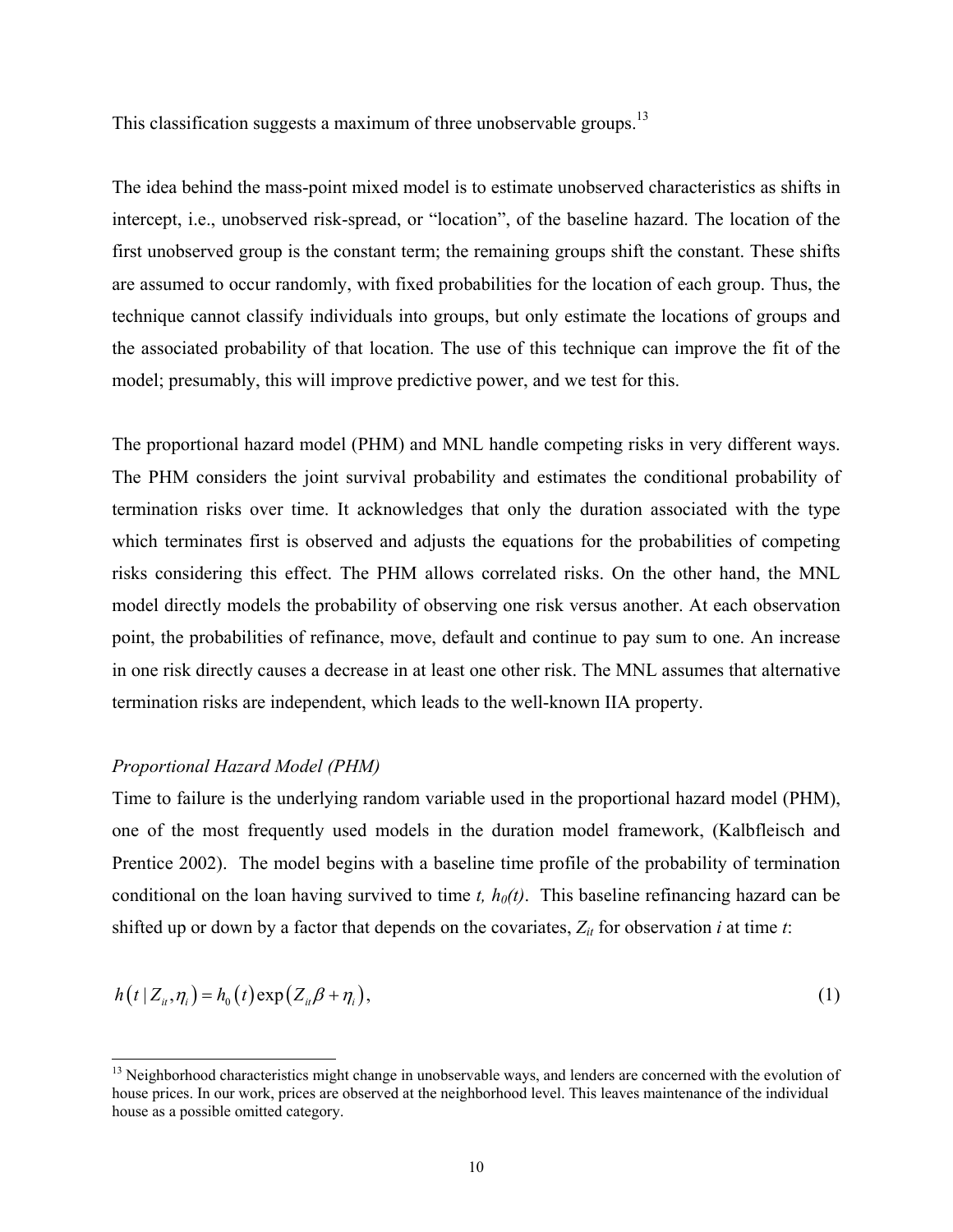where  $\eta_i$  is the unobserved heterogeneity for individual *i*. Following Deng, Quigley and Van Order (2000), equation (1) can be generalized to the joint survivor function for refinance (*p*) and move (*m*). The joint survivor function is conditional on  $\eta_p$ ,  $\eta_m$ , and *Z* (For simplicity, we omit the subscript *i*):

<span id="page-10-0"></span>
$$
S(t_p, t_m | Z, \eta_p, \eta_m, \theta) = \exp\left\{-\eta_p \sum_{q=1}^{t_p} \exp\left(\gamma_{pq} + \beta_p Z\right) - \eta_m \sum_{q=1}^{t_m} \exp\left(\gamma_{mq} + \beta_m Z\right)\right\},\tag{2}
$$

where *Z* is a vector of covariates that have impacts on borrowers' prepayment and move decisions. Some of the covariates may be time-varying function of the contemporaneous market rate, *r*, and contemporaneous market value of the property, *H*. *Z* may also include other time invariant covariates, such as borrower characteristics (e.g., credit history, borrower age, income, ethnic background) and loan characteristics (e.g., original loan amount, length of the mortgage contract, initial discount points, and refinancing loan indicator).  $\eta_p$  and  $\eta_m$  are unobserved error terms associated with the hazard functions for prepayment and move respectively.  $\theta$  is a vector of parameters (*e.g.*,  $\gamma$  and  $\beta$ ) of the hazard function.  $\gamma_{jq}$  are parameters of the baseline hazard function, where *q* indexes discrete periods in the time dimension since the loan origination. The baseline may be estimated nonparametrically, following Han and Hausman (1990):

$$
\gamma_{jq} = \log \left[ \int_{q-1}^q h_{0j}(s) \, ds \right]; \quad j = p, m. \tag{3}
$$

In order to construct the likelihood function, we need to first write down the probabilities of alternative termination risks as functions of the joint survival function. Then the likelihood function is the joint density function of competing risks for all observations<sup>14</sup>. It is noteworthy that the full maximum likelihood hazard model presented here differs from the Cox Partial Likelihood hazard model used by Clapp *et al*. (2001) and by Pavlov (2001): the Cox Partial Likelihood hazard model separates the baseline estimation from covariates estimation and its likelihood function is parallel to the MNL model with event history data.

The unobserved heterogeneity  $(\eta_p, \eta_m)$  in equation [\(2\)](#page-10-0) can be modeled and estimated in a mass point mixed hazard model framework following Deng, Quigley and Van Order (2000) by

<span id="page-10-1"></span> $\frac{14}{14}$  See Deng, Quigley and Van Order (2000) for details.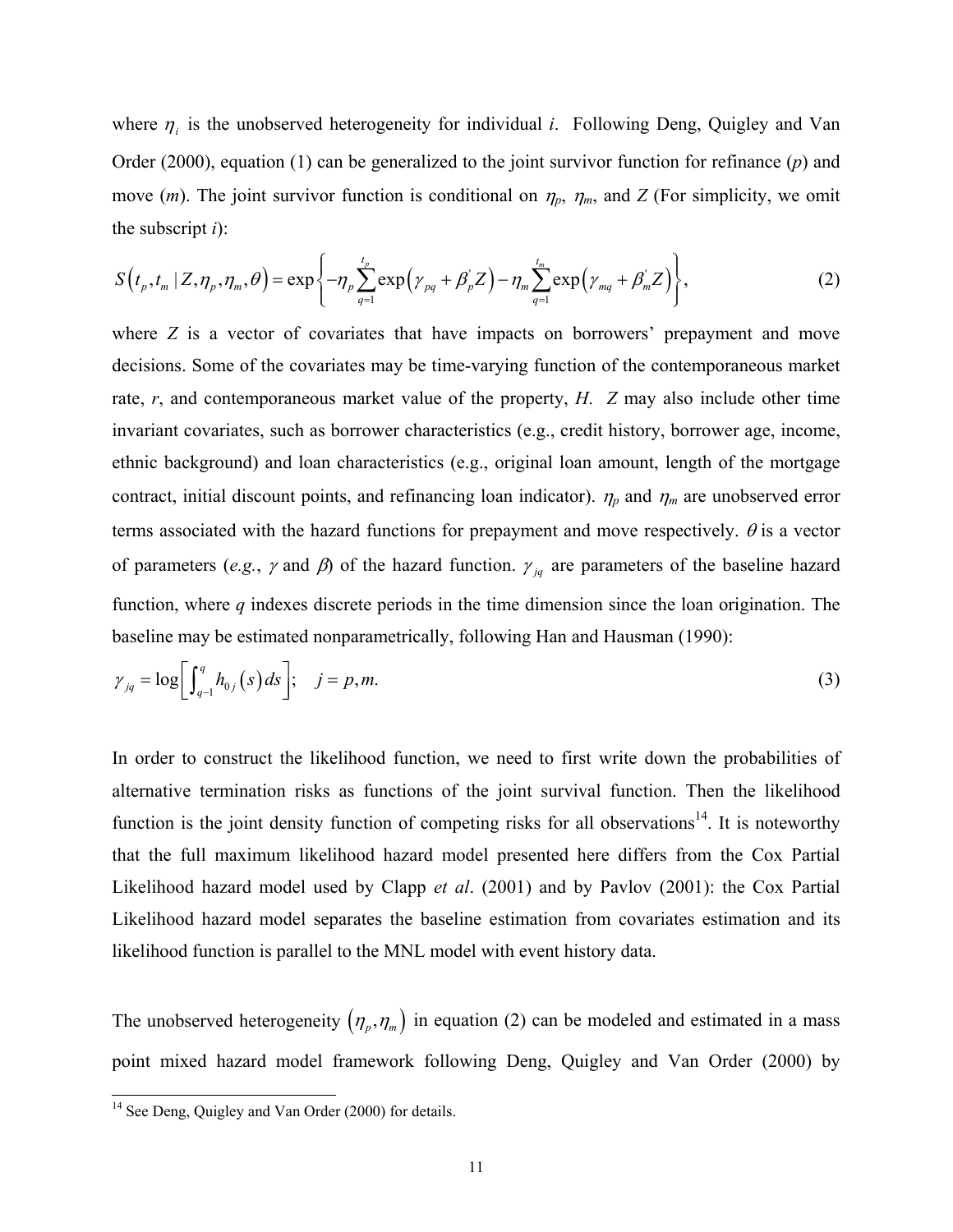assuming the population of borrowers in the sample consists of *L* distinct groups [15](#page-11-0) . The unobserved  $(\eta_p, \eta_m)$  are assumed to follow a joint mass point distribution characterized by the doublet of location parameters  $(\eta_{p_l}, \eta_{m_l})$ ,  $l = 1, 2, ..., L$ , occur in the population with relative frequency  $p_l$ ,  $l = 1, 2, ..., L$ . The parameters shifting the constant  $(\eta_{p_l}, \eta_{m_l})$  and mass point parameters  $p_l$  are estimated jointly with parameters of the survivor function,  $\theta^{16}$ .

### *Multinomial Logit Model (MNL)*

The multinomial logit model (MNL) provides an alternative approach to estimating a competing risks model. It treats the dependent variable as a polytomous qualitative choice variable. This model provides explicitly for competing risks, and it can be estimated with commercial software. But it requires a different assumption – the independence of irrelevant alternatives (IIA).

Consider a single prepayment risk. Previous literature shows that bivariate logit with a restructured data set provides a convenient method for dealing with prepayment risk of the mortgage borrower over time (see Clapp *et al.* 2000 and 2001)<sup>17</sup>. The information for each loan is restructured to include one observation for each time period in which that loan is active (i.e., from origination up to and including the period of termination). The restructured data and the use of  $\gamma(t)$  to model the time varying intercept generalizes from the logit model. Generalize to multiple risks by letting  $Y_{it}$  represent the *i*th borrower's decision at time *t*. The log-likelihood function is:

$$
\ln L = \sum_{t=1}^{T} \sum_{i=1}^{n_t} \sum_{j=0}^{2} d_{ijt} \ln (Pr(Y_{it} = j)), \tag{4}
$$

$$
\Pr(Y_{it} = j) = \frac{e^{\gamma(t) + \beta_j Z_{it} + \eta_i}}{1 + \sum_{k=1}^{2} e^{\gamma(t) + \beta_k' Z_{it} + \eta_i}} \quad j = 1, 2, \text{ and } \Pr(Y_{it} = 0) = \frac{1}{1 + \sum_{k=1}^{2} e^{\gamma(t) + \beta_k' Z_{it} + \eta_i}} \tag{5}
$$

<span id="page-11-0"></span><sup>&</sup>lt;sup>15</sup> The proportional hazard model without unobserved heterogeneity can be viewed as a special case of the mass

<span id="page-11-1"></span>point mixed hazard model where *L* equals 1.<br><sup>16</sup> See Deng, Quigley and Van Order (2000) for a detailed discussion of the estimation of a mass point mixed hazard model.

<span id="page-11-2"></span><sup>17</sup> Related literature includes Jenkins (1995); Bergström and Edin (1992); and Narendranathan and Stuart (1993).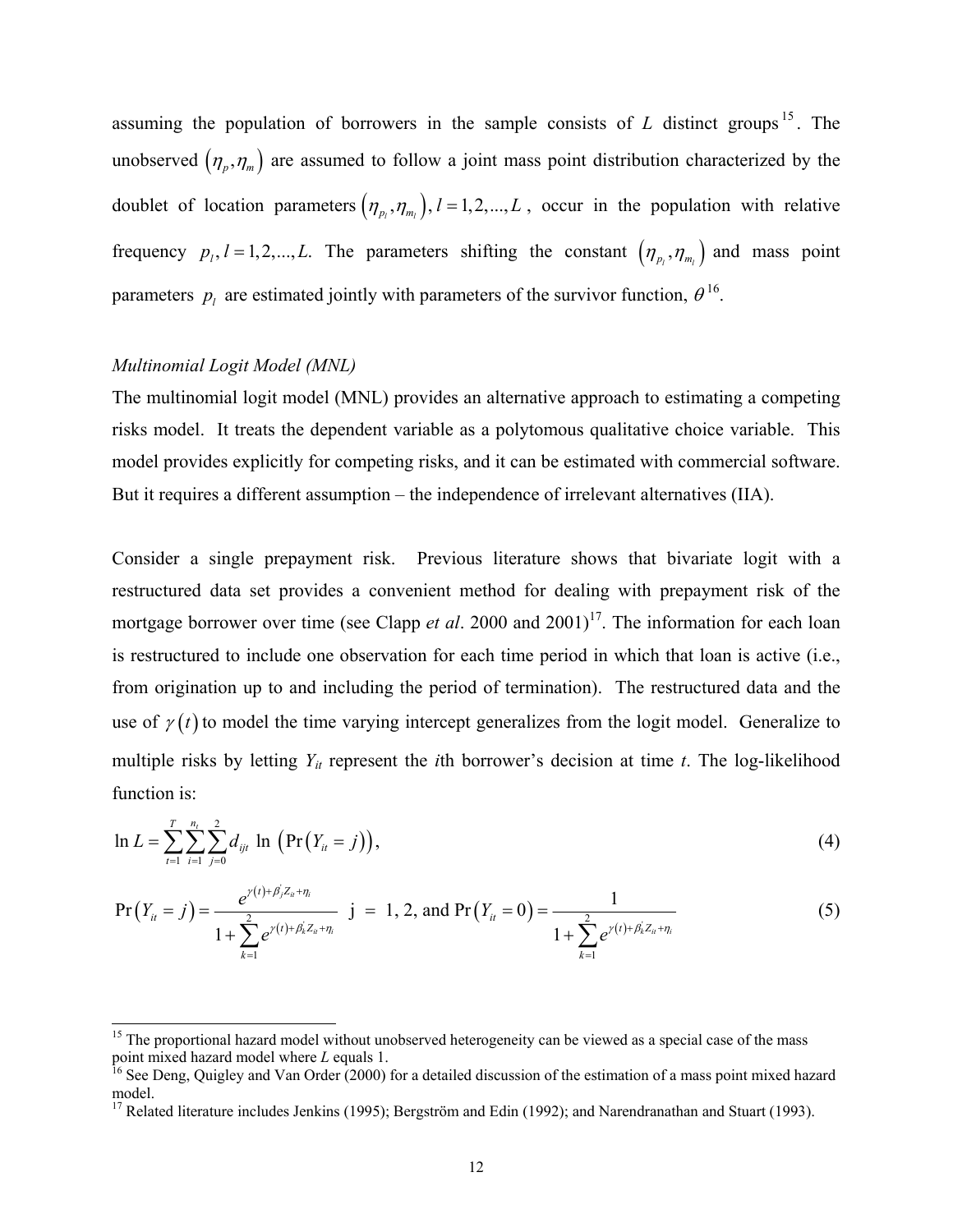In equations (4) and (5),  $n_t$  is the number of observations in the restructured data at time  $t$  ( $t = 1$ ,  $\ldots$  *T*), *j* indexes the possible choices (continue, refinance, move) and  $d_{\textit{int}}$  is an indicator variable which takes on a value of one when the alternative *j* is chosen in the *i*th observation at time *t*, otherwise zero.

Once the data are restructured, the MNL is estimated using maximum likelihood by treating restructured discrete time information for each loan as i.i.d. records in the sample.<sup>18</sup> In equation (5), the  $\eta_i$  represent unobserved heterogeneity and can be estimated in a mass point mixed model framework. A full explanation of how to estimate a mass point mixed multinomial logit model (MML) is given in Appendix A.

Note that competing risks are included in Equations (4) and (5) by having probabilities that must sum to one. Thus, an increase in the probability of one risk must necessarily be associated with a decline in the probability of at least one other risk.

The MNL requires independence of irrelevant alternatives (IIA): the odds ratio for any pair of choices is assumed independent of any third alternative. Elimination of one of the choices should not change the ratios of probabilities for the remaining choices. Choices that are close, in the sense that their utilities are stochastically correlated, violate the IIA assumption. The MNL also assumes that choices at any point in time are independent of those at any other point in time. Limited path dependence may be introduced into the model by adding explanatory variables: e.g., a burnout variable to measure foregone opportunities to refinance at lower interest rates.<sup>[19](#page-12-1)</sup>

# **Data[20](#page-12-2)**

### *Loan Histories*

Table 1 describes data from a large loan servicer and originator; the data include information on 1,985 fixed-rate mortgages with both 30-year and 15-year maturities. Approximately 79% of the

<span id="page-12-0"></span><sup>&</sup>lt;sup>18</sup> The maximum likelihood estimation approach for MNL with restructured discrete time period data does not account for potential autocorrelations among event history records for each individuals. Therefore, the estimates may be biased if such autocorrelation exist among restructured discrete time period records for each individual borrower.<br><sup>19</sup> We experiment with the standard measures of mortgage burnout and do not find them to be significant.<br><sup>20</sup> Clapp, et al. (2000 and 2001) provide more detail on the data sources and on manipulation of the dat

<span id="page-12-1"></span>

<span id="page-12-2"></span>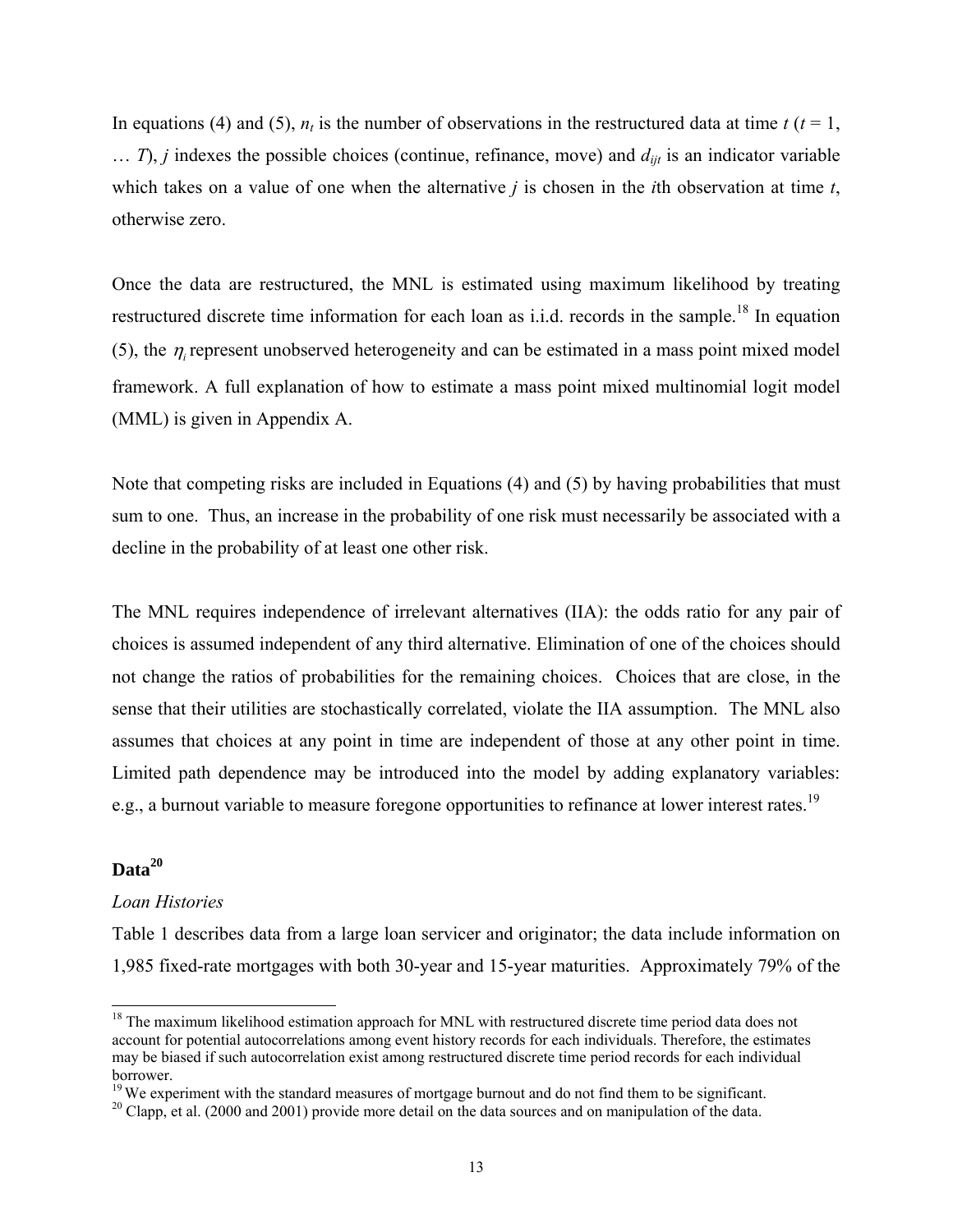loans were originated to refinance an existing mortgage loan on the same property while 21% were loans for home purchases. The majority of the loans (64%) were originated by correspondents or brokers and purchased by the lender providing the data; the lender originated the remainder.

Loans were underwritten according to standard policies in effect during 1993 and 1994, including scoring loans using an internally developed mortgage credit scoring model that adds certain borrower and loan characteristics, including LTV, to traditional credit bureau measures, in order to estimate borrow creditworthiness.

Because of high housing costs in California, the loans had an average original loan balance of \$167,600. Approximately 73% had original loan amounts below the GSE limits for 1993 and 1994 making them eligible for purchase by Fannie Mae and Freddie Mac.

Table 2 contains values for the estimated market price of the loans and other time-varying covariates. All data are quarterly, the smallest time interval common to all variables.<sup>21</sup> The table shows how these covariates change, on average, over time compared to the values at origination.

# *Data Used for House Price Indices and to Identify Refinances*

We purchased six years of transactions data from the California Market Data Cooperative, Inc (CMDC). CMDC collects, verifies and, if necessary, corrects all property transactions from the county records. The sales for Contra Costa, Los Angeles and Orange counties are from the period from January 1993 through December 1998.

CMDC data contain a full street address for each property that sold as well as the date of sale, sales price, appraised value and recorded first mortgage loan. They also contain considerable detail on the property, including square footage, bathrooms, bedrooms and year built.

## *Identifying Movers and Refinancers*

We match the full street address of the collateral underlying the loan, the origination date, loan

<span id="page-13-0"></span> $21$  Unemployment and neighborhood house price indices are estimated at the quarterly level to avoid excessive noise. Monthly data could be smoothed, but this would introduce time dependence. Details on estimation of neighborhood indices (used to estimate current loan to value and probability of negative equity) are given in Clapp *et al*. (2004).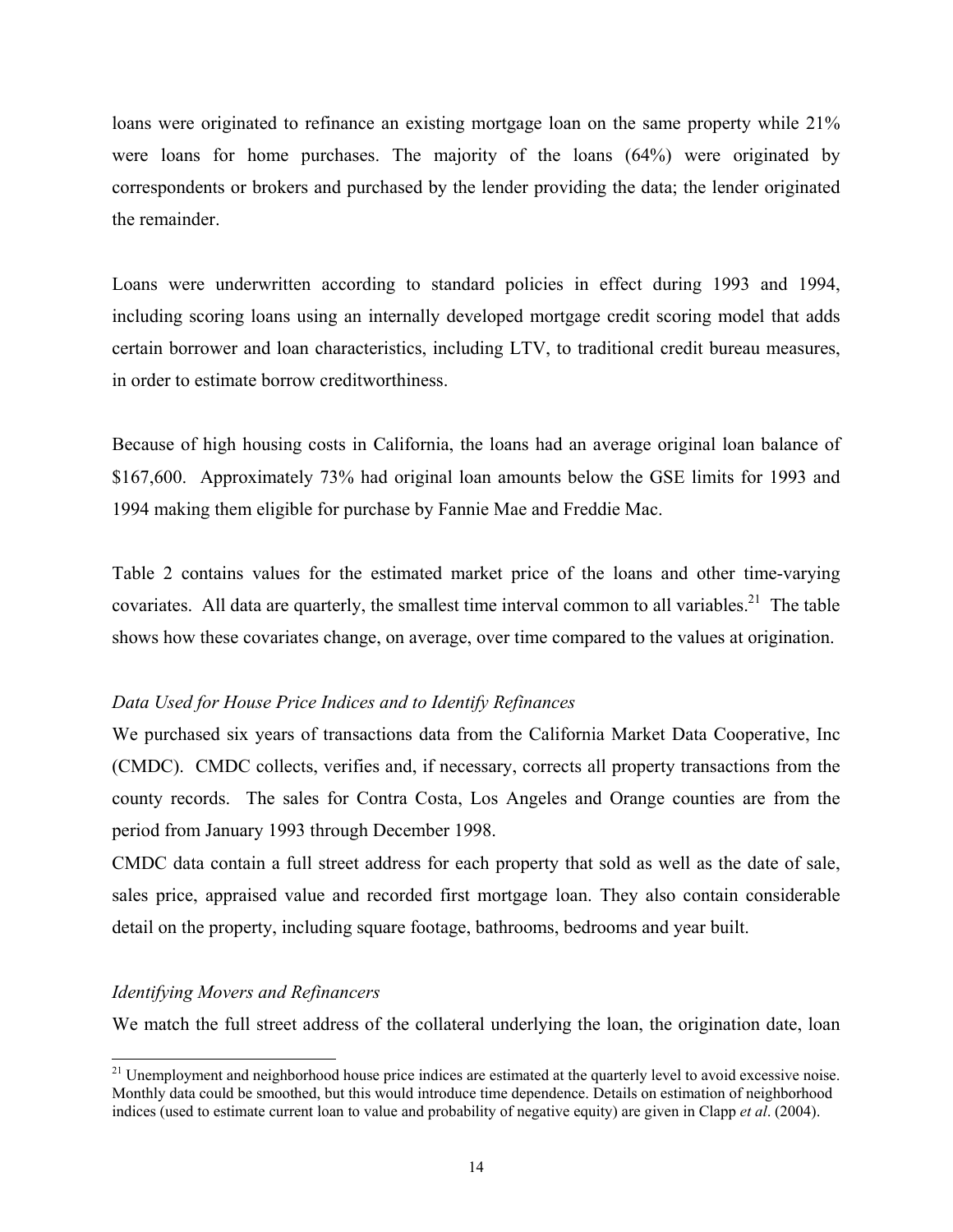amount and appraisal value to the housing transactions data to identify movers. When we find a house sale in the transaction data with the same address and a sale date close to the date of loan termination, we identify the prepayment as being the result of a move. When we find no match, we conclude that the prepayment was caused by a refinance.

As of December 31, 1998, 27 loans (1.4%) had terminated by default and 573 loans (28.9%) had terminated by prepayment. We estimate that moves triggered 252 of the prepayments and refinancing resulted in the remaining 321 prepayments. Since there were only 27 defaults, we did not estimate the default equation. Defaults become censored observations; they are no longer at risk for the other termination hazards. Models with move, refinance and default are discussed in Clapp *et al.* (2001) and Pavlov (2001).

### **Results**

Table 3 compares the multinomial logit model (MNL) to the proportional hazard model (PHM); both are then estimated with unobserved heterogeneity: Models 3, the mass point mixed multinomial logit model (MML), and 4, the mass point mixed hazard model (MMH). We estimated these four models for two and three unobserved groups  $(L= 2 \text{ or } 3)$ : results for two groups are presented because three groups did not significantly improve the log likelihood.<sup>22</sup>

The table shows that the likelihood is significantly improved by using the mass point mixed version of the proportional hazard model (PHM) but not by the multinomial logit model (MNL). <sup>23</sup> The *A.I.C.* and pseudo  $R^2$  are virtually unchanged when adding unobserved heterogeneity to the MNL model whereas the pseudo  $R^2$  was improved substantially in the case of the PHM. The *B.I.C.* is unfavorable to MNL whereas it is neutral for PHM. The mass point for model 4 (one mass point is normalized to one, the other separately estimated) is strongly significant. Therefore, this specification (Model 4, MMH) will be evaluated and then compared

<span id="page-14-0"></span><sup>&</sup>lt;sup>22</sup> All models reported in Table 3 are specified with Han-Hausman flexible baseline function (non-parametric baseline). As discussed in Appendix B, we adopted this baseline function for all alternative models because it substantially improved the likelihood value. Since we use the same baseline for all alternative models, we choose not to report the massive number of baseline estimates in Table 3. The estimated baseline functions are available

<span id="page-14-1"></span>upon request.<br><sup>23</sup> The chi-square statistic is 3.80 for the logit model pair and 31.00 for the hazard models; the critical value is 7.82 with  $p=0.05$ .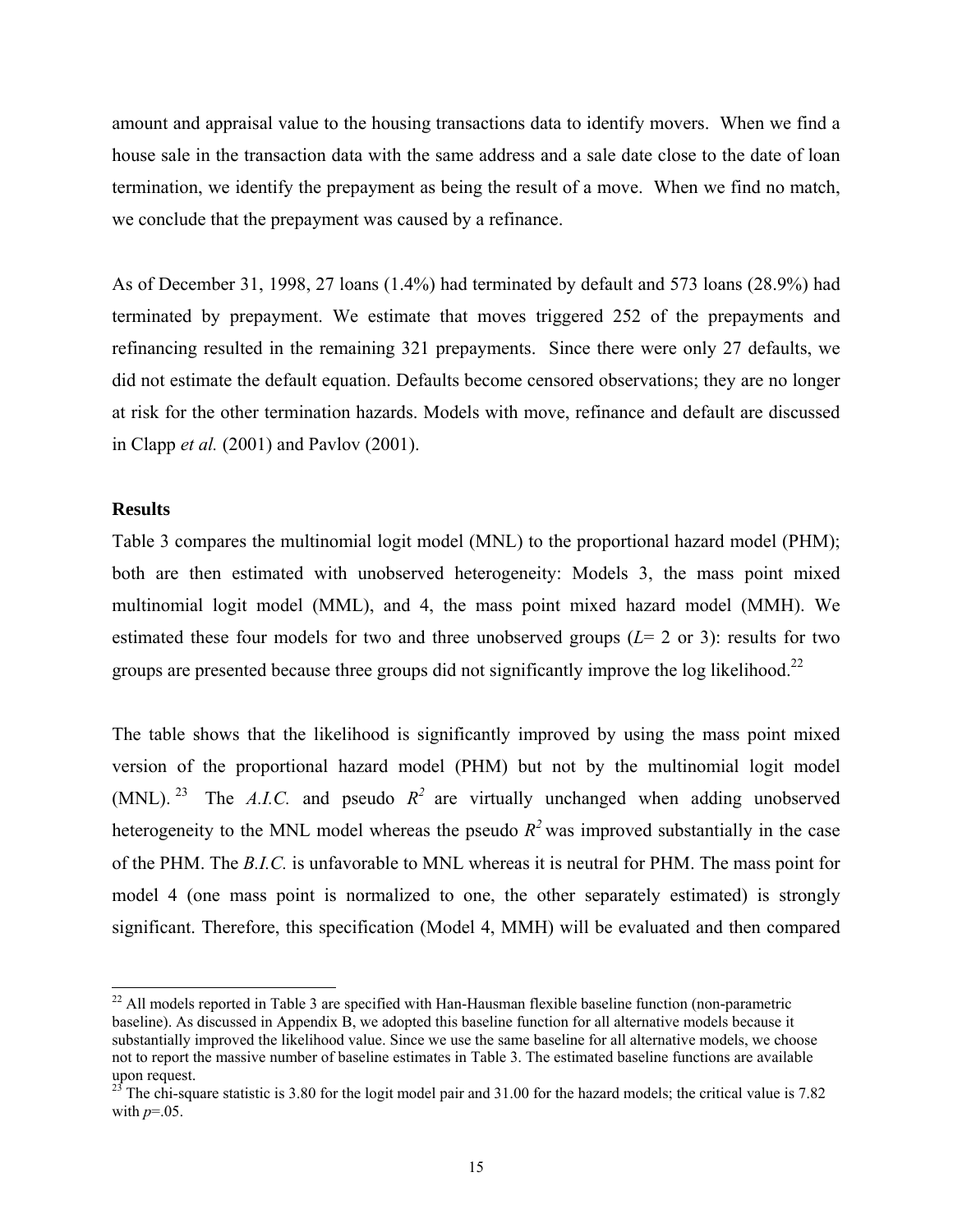to Model 3  $(MML).<sup>24</sup>$ 

A few of the explanatory variables deserve explanation beyond the discussion in Section 2. Since house price indices were estimated at the neighborhood level, the current loan-to-value ratio gives the mean effect of house price appreciation and loan amortization at the property level on equity available for a move or refinance. The probability of negative equity indicator estimates a second order effect from the volatility of house prices; this variable is one if the probability of negative equity is greater than 90 percent, otherwise zero. We expect these variables to be negatively related to move and refinance.<sup>[25](#page-15-1)</sup>

Borrower age should be negatively related to the probability of a move (see the discussion in Section 2.2). We hypothesized that this effect would be attenuated for borrowers who have experienced a lot of house price appreciation, because these borrowers have the equity necessary for a move. Hence, we developed the borrower age variables described in the tables.

For the refinance equation, all the significant coefficients in model 4 have the expected signs except the high credit score indicator. Since its t-value is close to the critical value, this coefficient might be the one out of twenty that represents a Type I error. Other signs in the refinance equation agree with theory and previous empirical literature. It is important that model 4 finds a strong positive sign on the market price of the loan and negative signs on current LTV, unemployment and minority status.

Model 4 reveals new information about the probability of a move. Most importantly, a negative sign is obtained for estimated discount points and a positive sign for the refinance loan indicator. The negative coefficient on discount points is what one would expect if paying higher discount points signals an intention of remaining in the house for a long time. When the mortgage is originated to refinance another loan, then the borrower has been in the house for a longer time

<span id="page-15-0"></span><sup>&</sup>lt;sup>24</sup> All models are estimate with maximum likelihood methods. It was difficult to get convergence, especially for the MMH model. Various parameters were restricted for this purpose: The two tails of the baseline or the mass point in the moving function. These restrictions influence a few of the coefficients, generally in obvious ways, but most are insensitive to the restrictions chosen.<br><sup>25</sup> Similarly, the obligation ratio should be negatively related to move or refinance because it indicates the stress

<span id="page-15-1"></span>placed on borrower income by fixed obligations at the time of loan origination.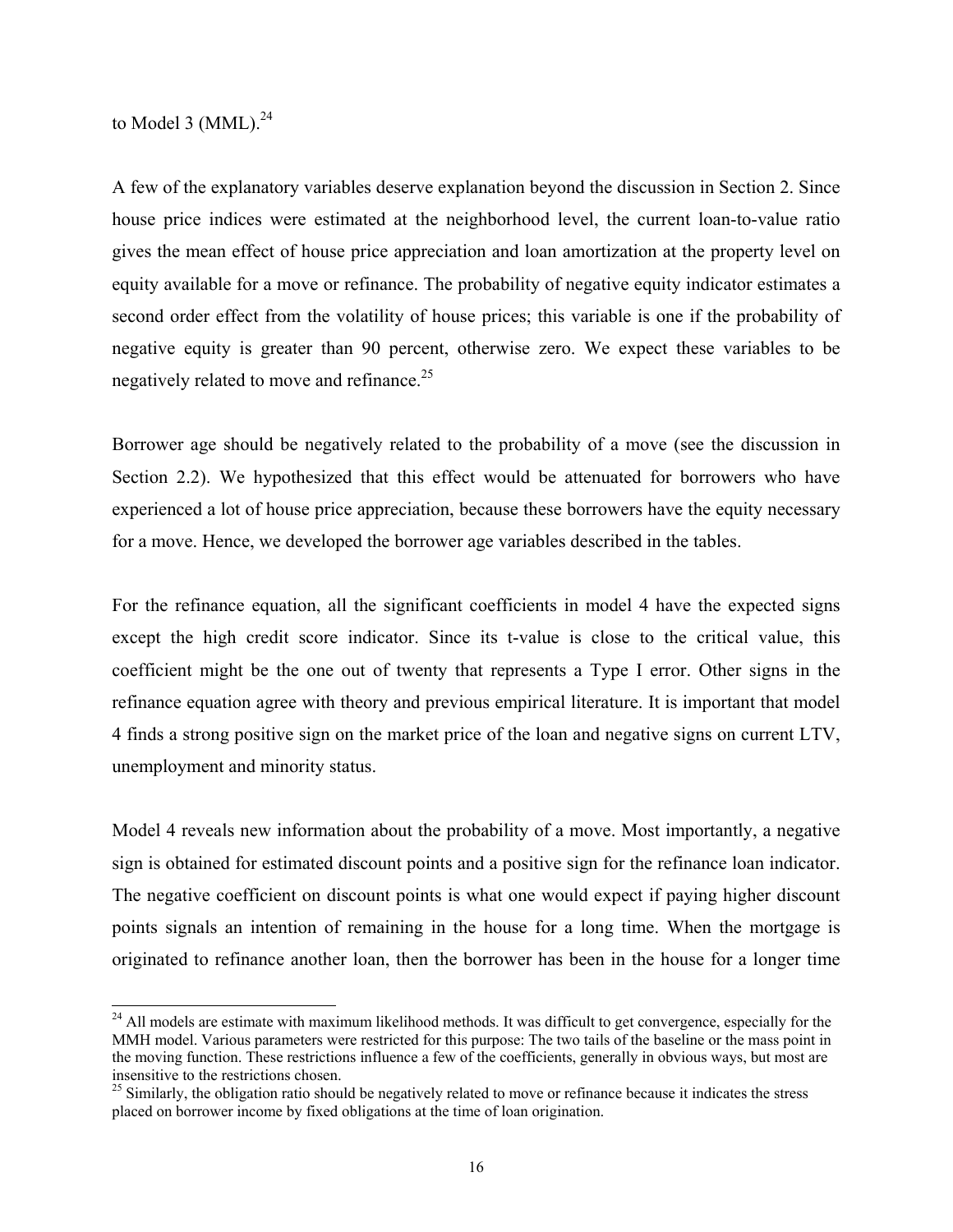than a purchase-money borrower with the same loan age. The positive sign is consistent with a higher level of dissatisfaction with the current bundle of housing characteristics.

Continuing with the move model, the current LTV has a positive sign whereas the probability of negative equity indicator has a strongly significant negative sign. A possible explanation is that declining house values signal neighborhood deterioration. The literature documents substantial turnover during these transitional periods. However, once equity has become negative, many households will have insufficient down payment to move to a new home: They are trapped in the declining area.

### *Comparison of Proportional Hazard Models with and without Unobserved Heterogeneity*

The proportional hazard move model with unobserved heterogeneity (model 4) performed very well compared to the model without heterogeneity (model 2) in the sense that coefficients have plausible signs and there are more significant coefficients. Larger absolute coefficients together with larger t-values are obtained for discount points, original refinance indicator, CLTV, borrower age, minority indicator and borrower income. The only variable where model 2 has a larger coefficient is on the 15-year loan indicator, and this is marginally significant.

The larger absolute value of significant coefficients with heterogeneity indicates that different economic scenarios will have a bigger impact on predicted moves. This makes sense: the heterogeneity adjustment is intended to capture unobserved borrower characteristics. Changes in these move-related characteristics (e.g., changes in family income, wealth, credit rating, family status or family size) are difficult to observe in general, and specifically missing from our dataset. Several measured borrower characteristics (borrower age, minority status and income at the time of the loan application) become more significant in the proportional hazard model.

The introduction of unobserved heterogeneity makes little difference to the refinance estimates (Table 3, refinance column for model 4 compared to model 2). The original refinance indicator is higher in model 4, but other significant coefficients are very similar. Again, this makes sense in light of the four categories of variables influencing refinancing: personal characteristics, loan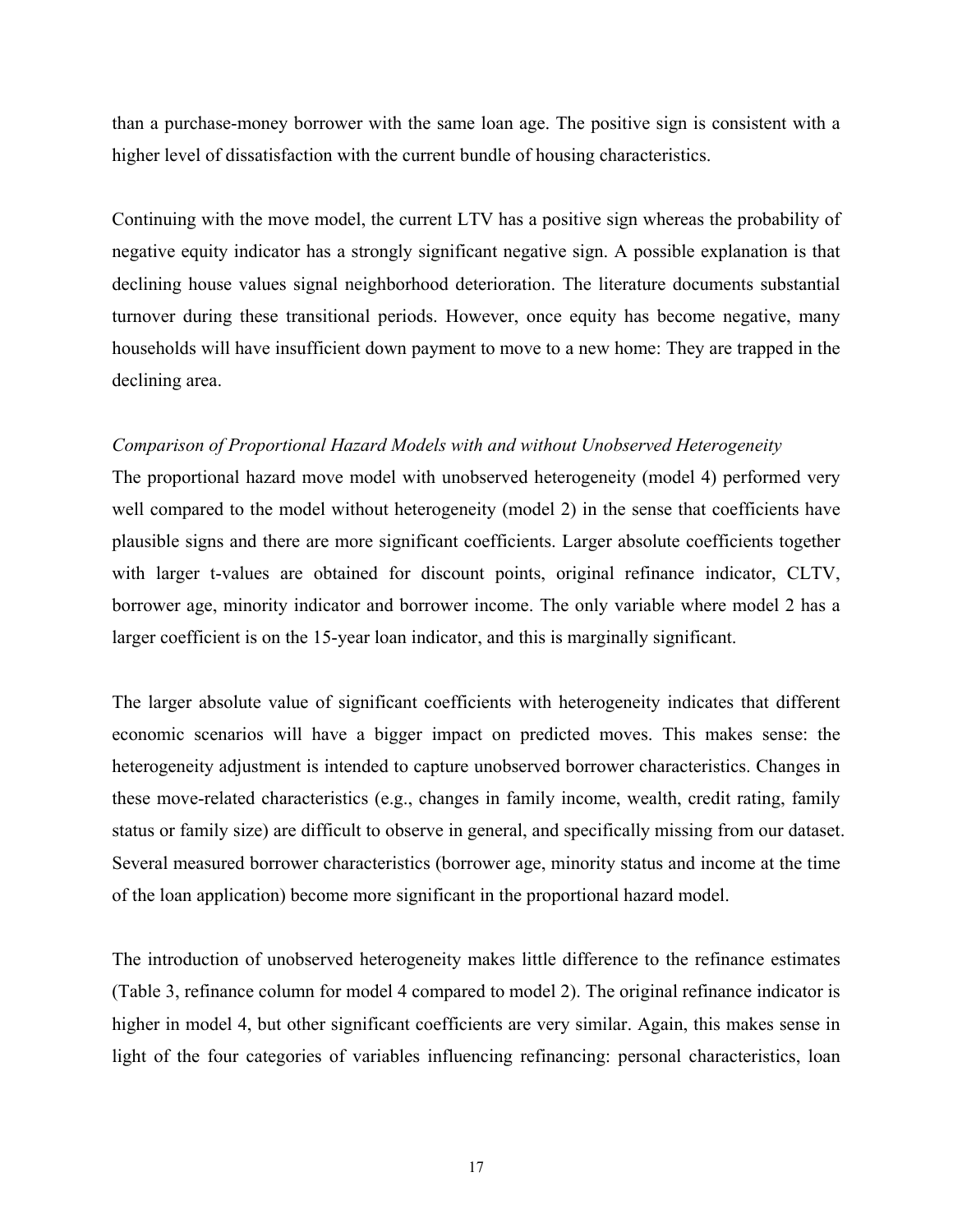characteristics, financial market conditions and housing market conditions. [26](#page-17-0) Only the first category is likely to change in unobservable ways. The market price of the loan is the major driver of refinancing, and this is not sensitive to missing borrower characteristics.

### *The MNL Model*

The mass point mixed MNL (model 3) is able to estimate two statistically significant groups of unobserved heterogeneity in borrowers refinance behavior. However, the MNL model is not significantly improved by the introduction of unobserved heterogeneity: The log likelihood is not significantly reduced as measured by a likelihood ratio test. Similarly, MNL refinance coefficients are not changed much by the mass point mixture method (model 3 compared to model 1).

The MNL refinance estimates with unobserved heterogeneity (MML) (Table 3, model 3, refinance column) can be compared to the corresponding proportional hazard model refinance estimates (MMH) (Table 3, model 4, refinance column). The MML model has more precisely measured baseline intercept estimates. The two models have about the same magnitudes for significant coefficients except for the minority indicator, which is about 2.5 times larger in the MML model. Also, the MML model is less sensitive to the high credit score indicator; this is a desirable characteristic since the sign is incorrect. The MNL refinancing model (model 1), has estimated coefficients that compare favorably to the MMH model. The MNL has larger signs and significance for original loan balance, original refinance, house value appreciation (age  $>$  40), minority indicator and low credit score indicator; this compares to larger MMH coefficients for the market value of the loan and current LTV. Overall, one can conclude that the two sets of estimates are roughly similar, and that the addition of unobserved heterogeneity makes little difference to the refinance model. Thus, the MNL model might be preferable in some applications because it is easy to estimate with commercial software.

When the MNL move model with unobserved heterogeneity (MML) (Table 3, model 3, move column) is compared to the corresponding proportional hazard estimates (MMH) (Table 3, model 4, move column), the significant MML coefficients are generally smaller in absolute value.

<span id="page-17-0"></span><sup>&</sup>lt;sup>26</sup> See the discussion in Section 2, especially Section 2.1.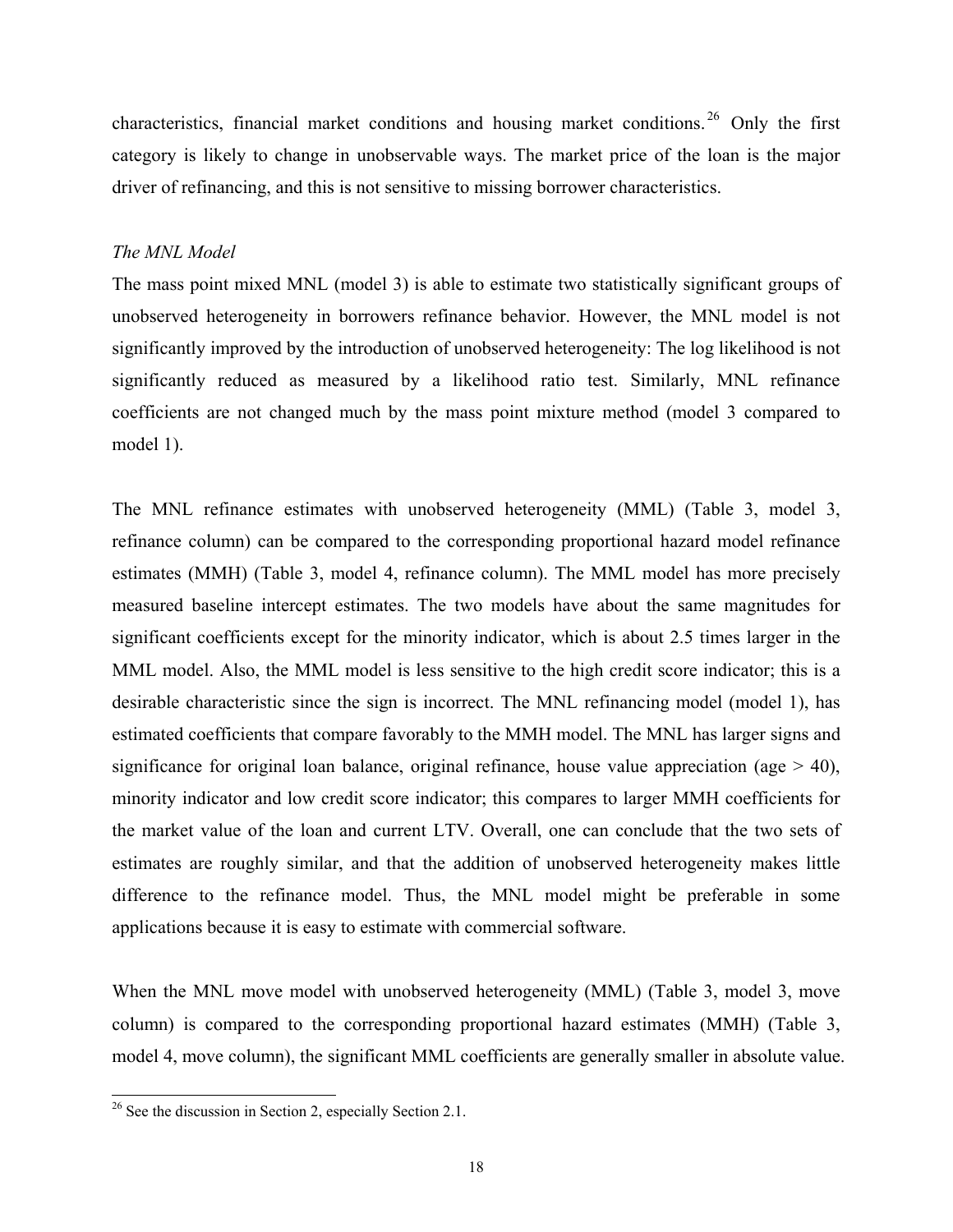Moreover, several important coefficients are disappointing in the MML move model: original refinance indicator and current LTV are insignificant, with marginal significance for discount points and borrower age. Overall, model 4, the mass pointed mixed hazard model dominates the rest of the models in goodness of fit measured by log likelihood value of the estimation.

### *Out-of-sample predictive accuracy (Cross-model-validation)*

Table 4 presents the cross-model-validation results. The R-square for each individual model's out-of-sample prediction is very low.<sup>27</sup> To some extent this is an artifact of the sparse matrix of observations on the dependent variable. The dependent variable in any quarter is highly likely to be a zero (continue to pay) and any ones (prepay) are divided roughly equally between refinances and moves. Thus, the low R-squares do not tell us that all four models are poor in outof-sample prediction. Rather, what we want to look at from these results is the relative performance of the four models. Actually the cross-model-validation procedure we implement here is designed just for this purpose.

For the refinance model, Model 4 (MMH) is clearly superior to the others. Thus, the model that minimizes the likelihood also does best out-of-sample. Also, the two models that account for unobserved heterogeneity have better out-of-sample predicting capacities than those not accounting for unobserved heterogeneity.

The move model does not show as clear a pattern as the refinance model. Model 4 does the best job. However, model 1 (MNL) and model 3 (MML) show no big difference, and model 2 (PHM) has poor performance. This may be partly due to the highly heterogeneous behavior of movers it is hard to estimate mass-points when the sample is split into limited number of discrete groups.

### **Conclusions**

This paper disaggregates the prepayment decision into moving and refinancing. Two models for estimating these hazards are compared: The proportional hazard model (PHM) and multilnomial logit model (MNL) with event history. Both models are developed to account for unobserved heterogeneity; with the heterogeneity adjustment, missing information on borrower

<span id="page-18-0"></span> $27$  The details for the construction of Table 4 are contained in Appendix B.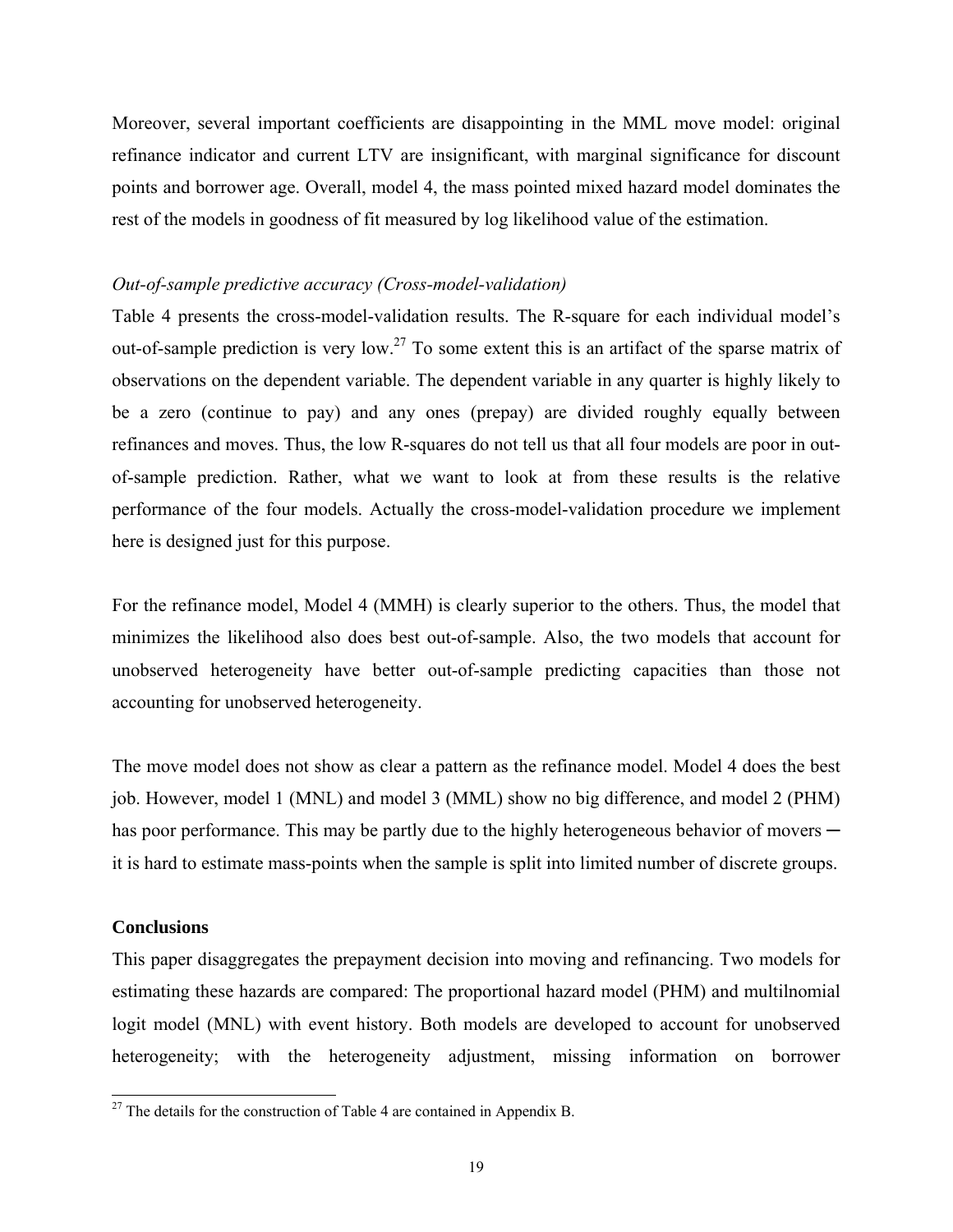characteristics is modeled in terms of borrowers randomly chosen from different probability distributions.

House sales prices for three counties in California are used to identify moves and to estimate neighborhood house price appreciation, current loan to value and probability of negative equity. This information is combined with loan histories for nearly 2,000 mortgages originated in 1993 and 1994 in the three counties. Few defaults were observed, so the models were estimated with two competing termination hazards: refinancing and moving.

Unobserved heterogeneity combined with the proportional hazard model (mass point mixed hazard model, MMH) produces the smallest log likelihood value, but it can be difficult to obtain convergence with the maximum likelihood procedure. Within the proportional hazard framework, unobserved heterogeneity makes a big difference to the move coefficients, less so to the refinance coefficients. This is plausible given that unobserved heterogeneity is a way of dealing with missing borrower characteristics. A list of missing characteristics that might influence the move decision includes changes in family income, wealth, credit rating, family status or family size. It would appear that changes in one or more of these characteristics would occur frequently, so that unobserved heterogeneity should matter a lot to the move decision.<sup>28</sup> On the other hand, it is a subset of these characteristics that matter to loan refinancing, and the financial value of the refinancing option (measured here by the estimated market price of the loan) would plausibly overwhelm demographic characteristics.

Comparison of the multilnomial logit model (MNL) refinancing model with the proportional hazard model (PHM) shows little difference in the coefficients, regardless of unobserved heterogeneity. All four models have similar significant coefficients with plausible signs. This suggests that commercial software can be used to estimate a MNL refinancing model without unobserved heterogeneity.

<span id="page-19-0"></span><sup>&</sup>lt;sup>28</sup> Most of the improvements in the move function after controlling for unobserved heterogeneity are focused on borrower characteristics observed at the time of loan origination (greater significance for borrower age, minority indicator, borrower income and high credit score indicator).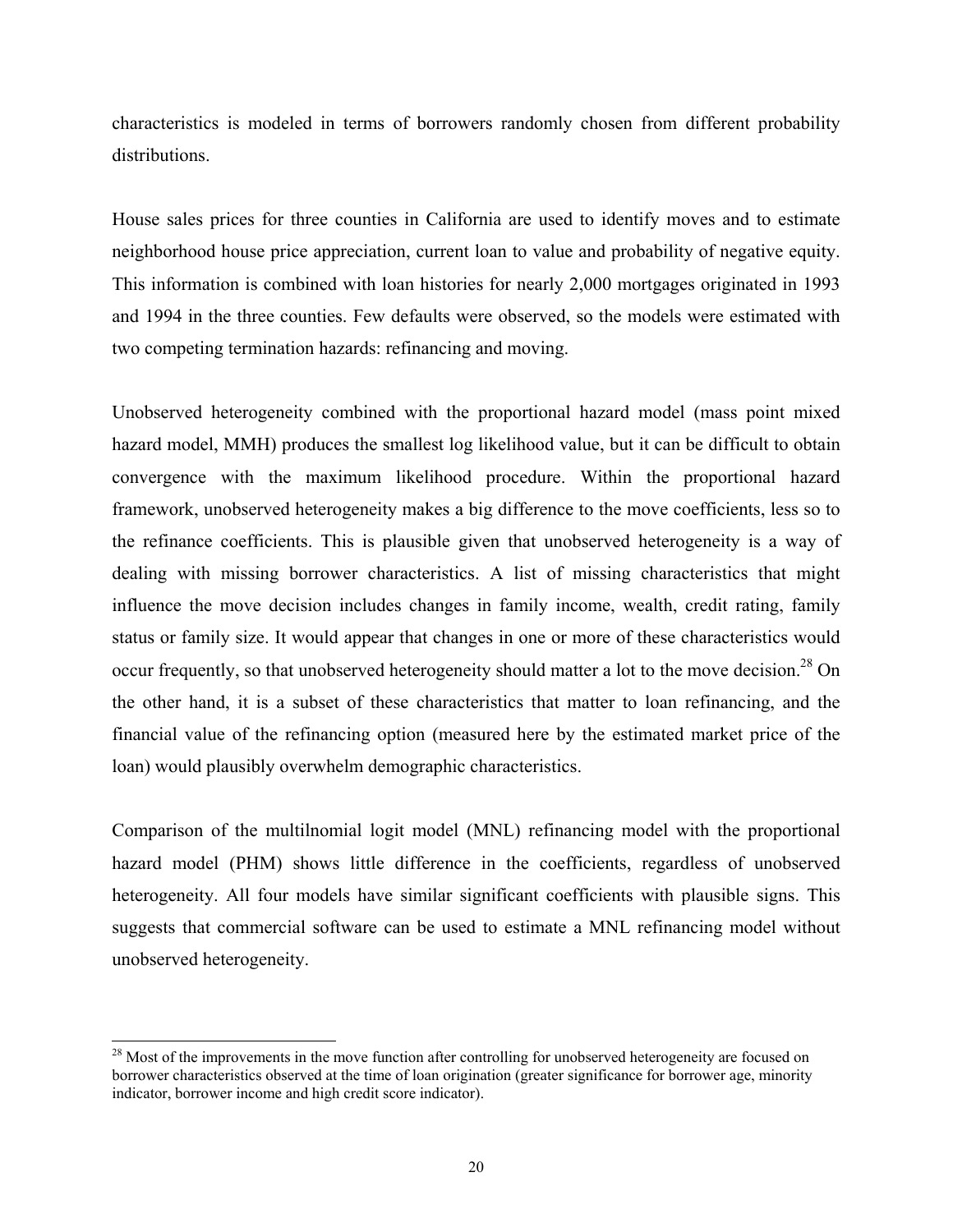Estimating the move equation with the proportional hazard model (PHM) and unobserved heterogeneity produce many more significant coefficients than the MNL model. Thus, we conclude that the proportional hazard model is the preferred method for learning about the move relationship.

Our cross-model-validation through the comparison of out-of-sample predicting capabilities shows results consistent with those from estimated model coefficients. The mass point mixed hazard model (MMH) has the best out-of-sample prediction. Our stratification method (See Appendix B and Table 4) provides an important approach for cross-model-validation of mortgage termination risk modeling.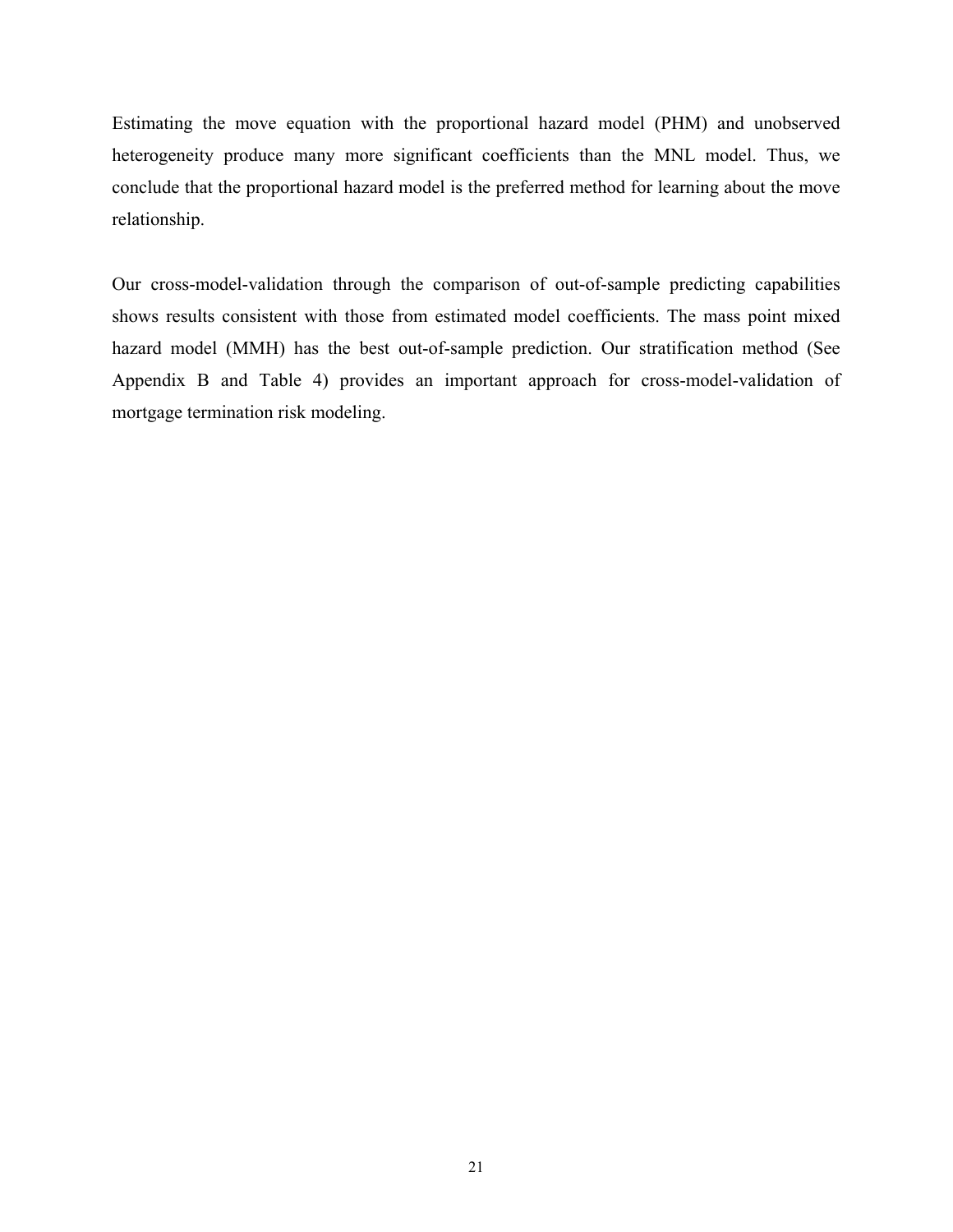### **Appendix A. Estimating the MNL Model with Unobserved Heterogeneity**

The log likelihood function for a multinomial logit model (MNL) can be expressed as:

$$
\log L = \sum_{i=1}^{n} \sum_{j=0}^{J} y_{ij} \log \pi_{ij},\tag{A1}
$$

where  $y_{ij} = 1$  if individual *i* terminates for reason *j*, otherwise zero; *j*= 0 for continue to pay, 1 for refinance and 2 for move. Define:

$$
\pi_{ij} \frac{\exp(y_j + z_i'\beta_j)}{\sum_{k=0}^{J} \exp(y_k + z_i'\beta_k)},
$$
\n(A2)

and  $\gamma_i$  (a  $T \times 1$  vector) is the log transform of group baseline (in our case it is a step function of discrete periods of duration since the loan origination, and total number of discrete period is *T*). Following Han and Hausman (1990):

$$
\gamma_{jq} = \log \left[ \int_{q-1}^{q} h_{0j}(s) \, ds \right]; \quad j = 1, \dots, J; \quad q = 1, \dots, T. \tag{A3}
$$

where  $\gamma_{jq}$ ,  $q = 1,..., T$ , are the T elements of  $\gamma_j$ , and they are estimated jointly with the parameter of the multinomial logit moel.

Following McFadden and Train (2000), the modified log likelihood function for mass point mixed multinomial logit model (MML) can be expressed as following:

$$
\log L = \sum_{i=1}^{n} \sum_{j=0}^{J} y_{ij} \log \Pi_{ij},\tag{A4}
$$

where

$$
\Pi_{ij} = \sum_{l=1}^{L} p_l \pi_{ijl},
$$
\n(A5)

$$
\pi_{ijl} = \frac{\eta_{jl} \exp(\gamma_j + z_i'\beta_j)}{\sum_{k=0}^{J_i} \eta_{kl} \exp(\gamma_k + z_i'\beta_k)}
$$
\n
$$
= \frac{\exp(\gamma_j + z_i'\beta_j + \log(\eta_{jl}))}{\sum_{k=0}^{J} \exp(\gamma_k + z_i'\beta_k + \log(\eta_{kl}))},
$$
\n(A6)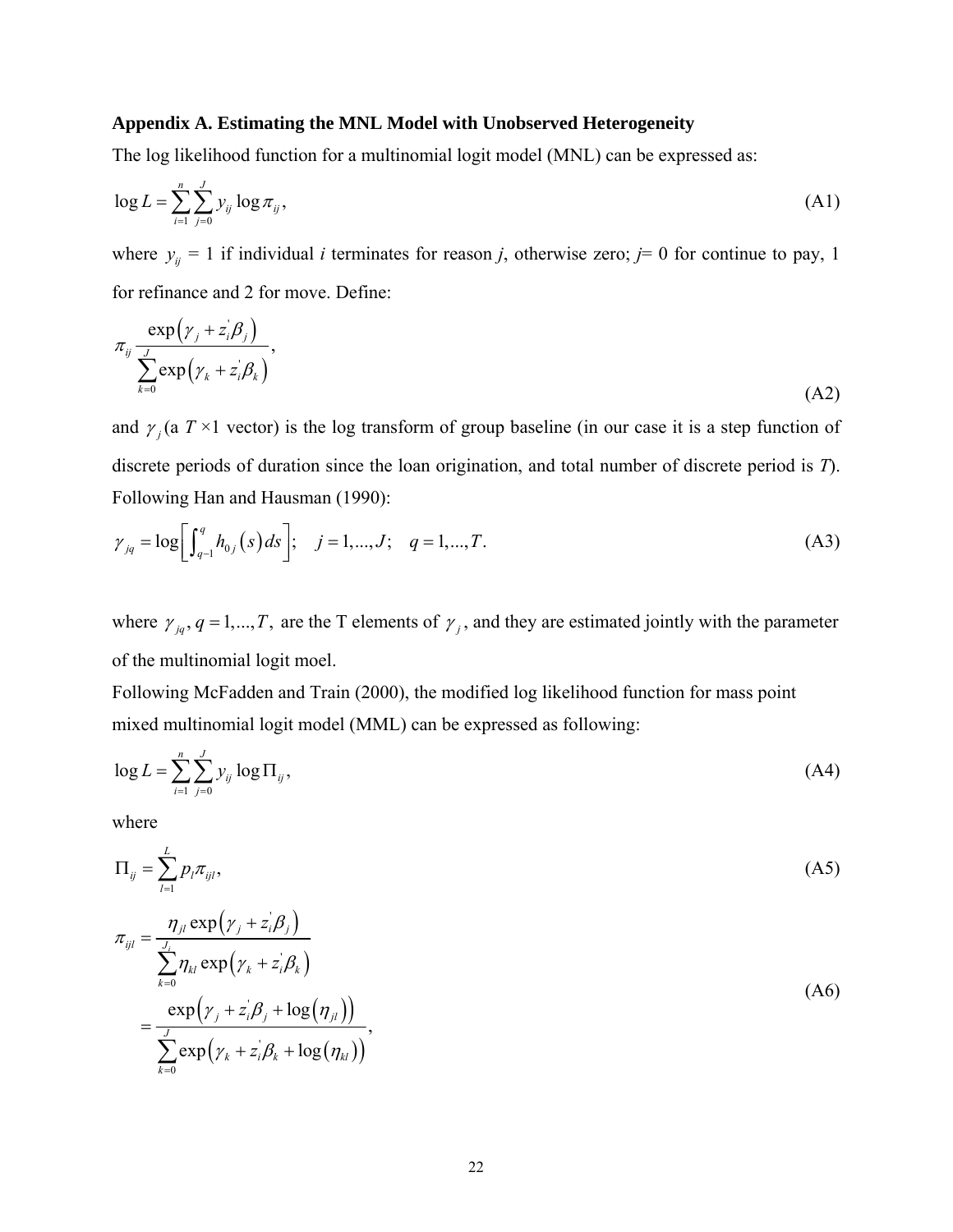$\eta_{jl}$  is the location parameter (that can be interpreted as idiosyncratic risk added to the baseline hazard function) associated with risk type *j* for the *l*th unobserved heterogeneous group;  $p_l$  is the mass-point parameter (frequency) for the *l*th group,  $l = 1, ..., L$ . The location parameters  $\eta_{il}$ , and the mass-point parameters  $p_l$  are estimated jointly with coefficients of the proportional function  $\beta$ and the flexible baseline function  $\gamma_{iq}$ . Note that we normalize the mass-point parameter associated with the first group to 1, so that the probability of individual belonging to first group is  $1/(1+p)$ , and the probability of individual belonging to second risk group is  $p/(1+p)$ .

Estimation with unobserved heterogeneity is achieved with any software that can maximize a likelihood function. The  $\eta_{jl}$ ,  $\gamma_{jq}$ , and  $\beta$  terms are used to evaluate equation (A6); the result is multiplied by the probabilities,  $p_l$ , summed over *j*, and inserted into equation (A5). The mass point mixed hazard model (MMH) of Deng, Quigley and Van Order (2000), equatio[n\(2\),](#page-10-0) is estimated in essentially the same way.

### **Appendix B. Choice of the Baseline Function and Out-of-sample Tests**

The purpose of this appendix is to present pertinent findings that would have detracted had they been presented in the main text of this paper.

### *Choice of the Han-Hausman Baseline Hazard Function*

Table B.1 compares the maximum likelihood estimation of the proportional hazard model (PHM) specified with three different baseline functions. We choose the Han-Hausman flexible baseline specification, which is a step function taking *T* different values for the series *γq*. The flexible baseline is estimated non-parametrically. Therefore it is less restrictive compared to the other two parametric baseline forms, e.g., the PSA schedule and the  $5<sup>th</sup>$  order polynomial function, respectively.

Table B.1 shows that the likelihood is substantially improved by using the Han-Hausman flexible baseline function to estimate the PHM. Therefore, this baseline specification is retained in all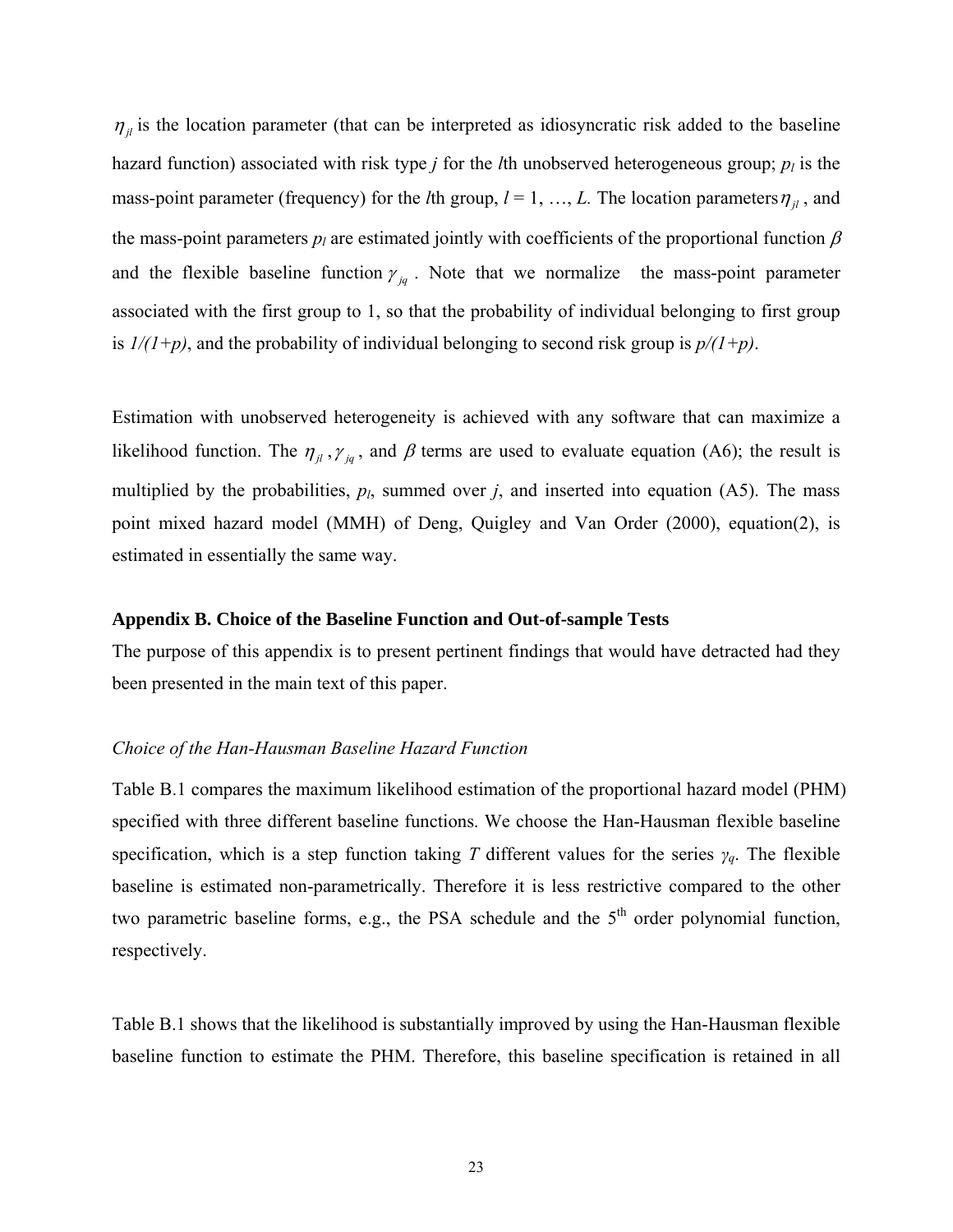tables in the paper for the purposes of comparing this model to the others with and without unobserved heterogeneity.

#### *Out-of-sample Tests*

For out-of-sample tests, we followed a procedure presented by Hosmer and Lemenshow (2000) and by Pampel (2000). The method can be outlined as follows:

### *Sampling (Estimation sub-sample and validation sub-sample formation)*

1) Use the full sample (1,985 loans) to estimate a model 2 (PHM);

2) Use the above estimated model 2 (PHM) to predict the refinance (move) probability at termination point of each of the 1,985 loans;

3) Sort the 1,985 loans by the above predicted refinance (move) probabilities;

4) Divide the above-sorted sample evenly into ten sub-samples;

5) From each of the above ten sub-samples, randomly draw 90% (Uniform Distribution), then stack the ten 90% sub-samples together to form the estimation sub-sample;

6) Use the left 10% loans as the validation sub-sample.

#### *Estimation and prediction*

1) Use the estimation sub-sample to estimate the four models separately;

2) Predict the refinance and move probability at termination with the above estimated models.

#### *Cross-model validation*

1) Regress the real events on the predicted hazard rate (refinance and move are done separately)

2) Compare the R-squares of the above regressions.

Given that refinance and move are done separately during the validation, we have two panels of Table 4 in the body of the paper. Table B.2 contains the estimates based on the 90% sample.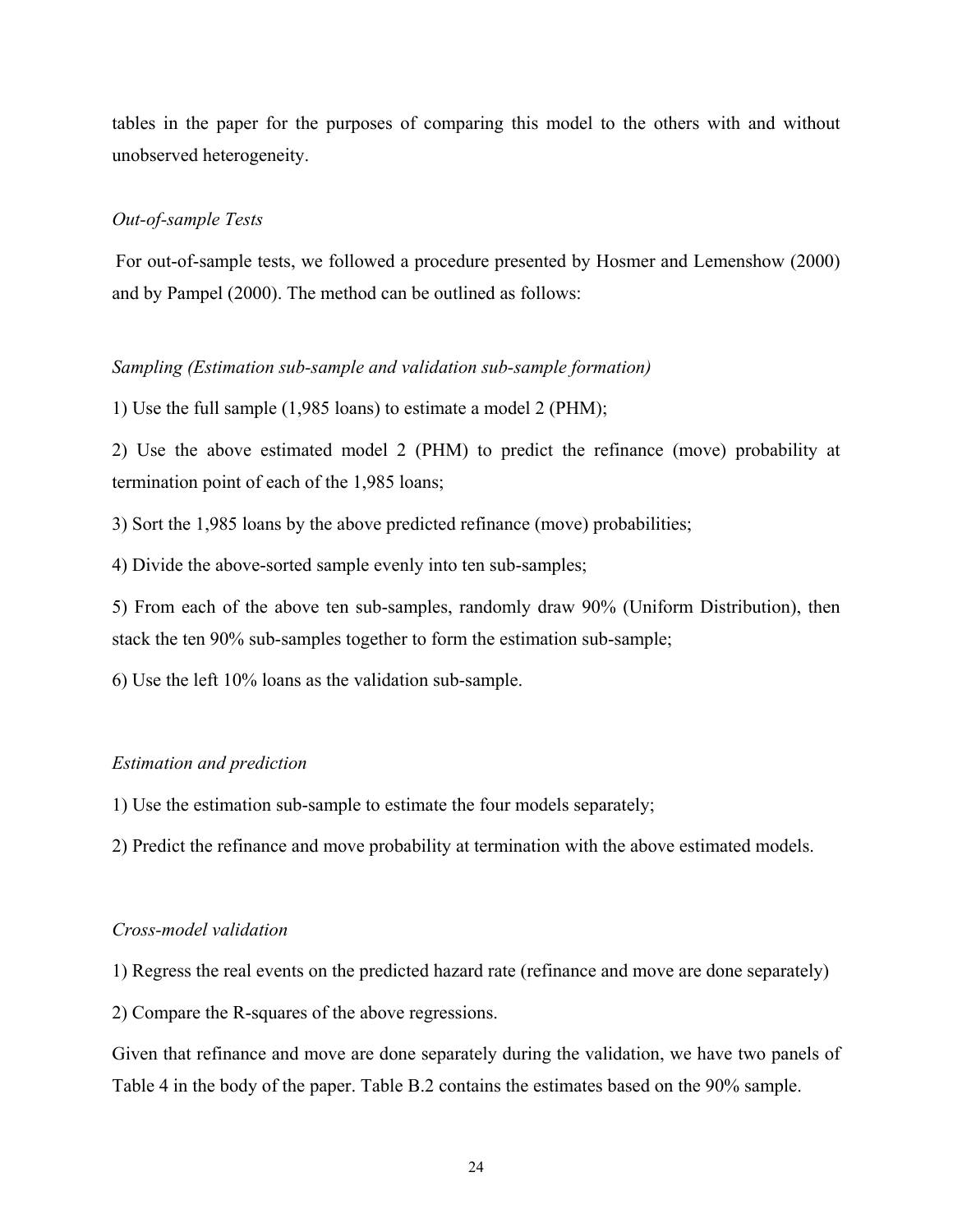### **References**

Ambrose, B.W. and C.A. Capone, Jr. 1998. Modeling the Conditional Probability of Foreclosure in the Context of Single-Family Mortgage Default Resolutions. *Real Estate Economics* 26(3): 391-430.

Ambrose, B.W. and C.A. Capone, Jr. 2000. The Hazard Rates of First and Second Defaults. *Journal of Real Estate Finance and Economics* 20(3): 275-293.

Ambrose, B.W. and A. B. Sanders. 2003. Commercial Mortgage Backed Securities: Prepayment and Default. *Journal of Real Estate Finance and Economics* 26(2/3): 179-196.

Archer, W., D. Ling and G. McGill. 1996. The Effect of Income and Collateral Constraints on Residential Mortgage Terminations. *Regional Science and Urban Economics* 26(3/4): 235-261.

Berkovec, J.A., G.B. Canner, S.A. Gabriel and T. Hannan. 1998. Discrimination, Competition, and Loan Performance in FHA Mortgage Lending. *Review of Economics and Statistics* 80(2): 241-250.

Bennett, P., R. Peach and S. Peristiani. 2001. Structural Change in the Mortgage Market and the Propensity to Refinance. *Journal of Money, Credit and Banking* 33(4): 955-975.

Bergström, R. and P. A. Edin. 1992. Time Aggregation and the Distributional Shape of Unemployment Duration. *Journal of Applied Econometrics* 7(1): 5-30.

Caplin, A., C. Freeman and J. Tracy. 1997. Collateral Damage: Refinancing Constraints and Regional Recessions. *Journal of Money, Credit and Banking* 29(4): 497-516.

Clapp, J. M. 2004. A Semi Parametric Method for Estimating Local House Price Indices. *Real Estate Economics* 32(1): 127-160.

Clapp, J. M., J. Harding and M. LaCour-Little. 2000. Expected Mobility: Part of the Prepayment Puzzle. *Journal of Fixed Income* 10(1): 68-78.

Clapp, J. M., G. Goldberg, J. Harding and M. LaCour-Little. 2001. Movers and Shuckers: Interdependent Prepayment Decisions. *Real Estate Economics* 29(3): 411-450.

Cox, J. C., J. E. Ingersoll and S. A. Ross. 1985. An Intertemporal General Equilibrium Model of Asset Prices. *Econometrica* 53(2): 363-384.

Cunningham, D., and C. Capone. 1990. The Relative Termination Experience of Adjustable to Fixed-Rate Mortgages. *Journal of Finance* 45(5): 1687-1703.

Deng, Y., J. M. Quigley and R. Van Order. 1996. Mortgage Default and Low Down Payment Loans: The Cost of Public Subsidy. *Regional Science and Urban Economics* 26(3/4): 263-285.

Deng, Y., J. M. Quigley and R. Van Order. 2000. Mortgage Terminations, Heterogeneity and the Exercise of Mortgage Options. *Econometrica* 68(2): 275-307.

Deng, Y. and J. M. Quigley. 2002. Woodhead Behavior and the Pricing of Residential Mortgages. University of Southern California, CA, Lusk Center Working Paper, No. 2003-1005.

Deng, Y. and S. A. Gabriel. 2004. Are Underserved Borrowers Lower Risks? New Evidence on the Performance and Pricing of FHA-Insured Mortgages. University of Southern California, CA, Finance and Business Economics Working Paper, No. 2004-1004.

Downing, C., R. Stanton and N. Wallance. 2003. An Empirical Test of a Two-Factor Mortgage Prepayment and Valuation Model: How Much Do House Prices Matter? FEDS Working Paper, No. 2003- 42.

Elder, H. and P. M. Rudolph. 2000. Mobility and Housing Tenure Transitions of Older Americans. University of Alabama, Tuscaloosa, AL, draft paper.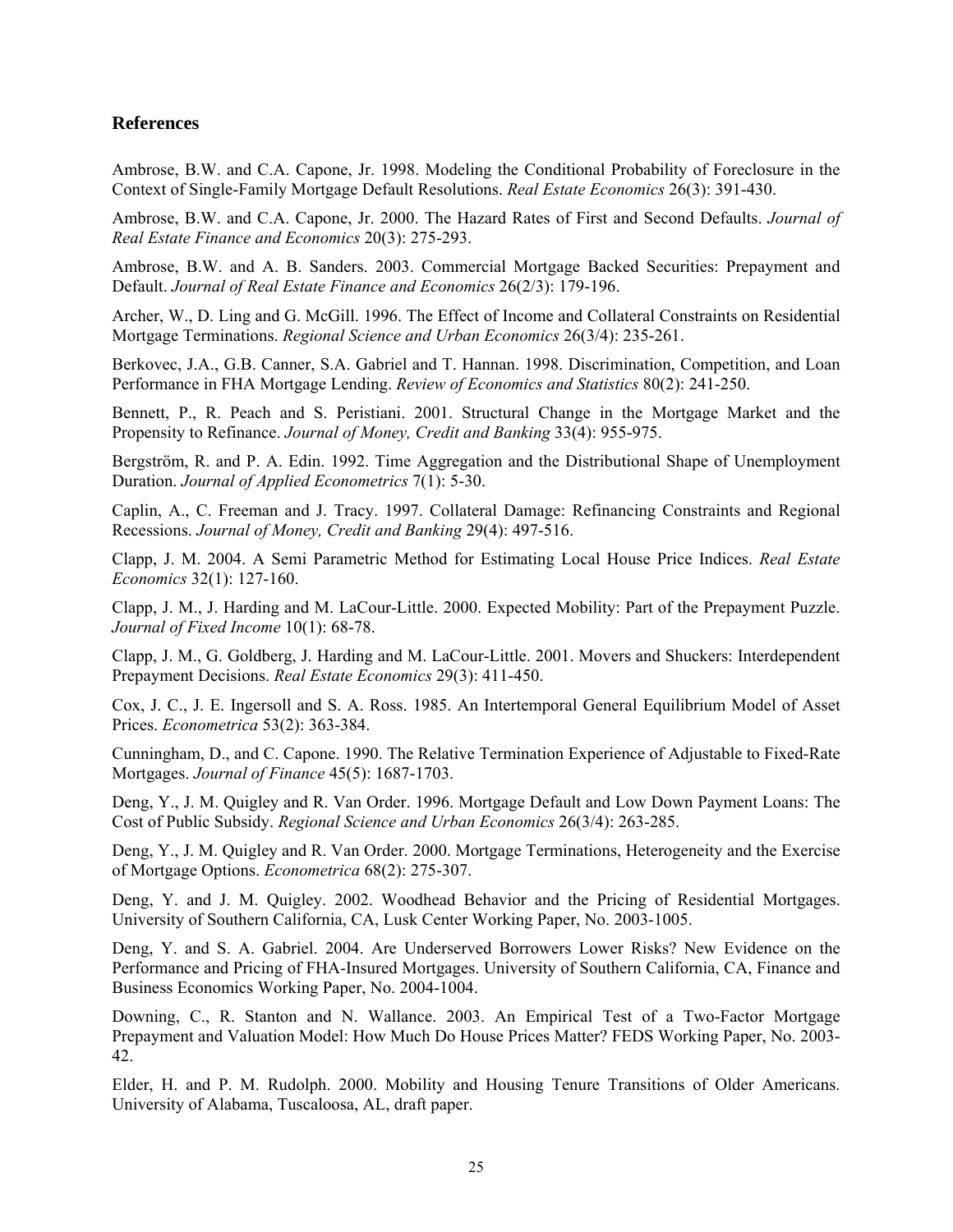Green, R. K. and M. LaCour-Little. 1999. Some Truths About Ostriches: Who Never Refinances Their Mortgage and Why They Don't. *Journal of Housing Economics* 8(3): 233-248.

Green, J. and J. B. Shoven. 1986. The Effect of Interest Rates on Mortgage Prepayment. *Journal of Money, Credit and Banking* 36(1): 41-58.

Han, A. and J. A. Hausman. 1990. Flexible Parametric Estimation of Duration and Competing Risk Models. *Journal of Applied Econometrics* 5(1): 1-28.

Harding, J. 1994. Rational Mortgage Valuation Using Optimal Intertemporal Refinancing Strategies and Homogeneous Borrowers. University of California, Berkeley, CA, Ph.D. Dissertation.

Hendershott, P. and R. Van Order. 1987. Pricing Mortgages: An Interpretation of Models and Results. *Journal of Financial Services Research* 1(1): 19-55.

[Hosmer,](http://www.amazon.com/exec/obidos/search-handle-url/index=books&field-author=Hosmer%2C David W./102-2610598-2927318) D. W. and S. Lemeshow. 2000. *Applied Logistic Regression* (2nd edition). New York: John Wiley & Sons.

Jenkins, S. P. 1995. Practitioner's Corner: Easy Estimation Methods for Discrete-Time Duration Models. *Oxford Bulletin of Economics and Statistics* 57(1): 129-138.

Kalbfleisch, J. D. and R. L. Prentice. 2002. *The Statistical Analysis of Failure Time Data* (2nd edition). New York: John Wiley & Sons.

Kau, J.B. and D.C. Keenan. 1995. An Overview of the Option-Theoretic Pricing of Mortgages. *Journal of Housing Research* 6(2): 217-244.

Mattey J. and N. Wallace. 2001. Housing-price cycles and prepayment rates of US mortgage pools. *Journal of Real Estate Finance and Economics* 23(2): 161-184.

McFadden, D. and K. Train. 2000. Mixed MNL Models of Discrete Response. *Journal of Applied Econometrics* 15(5): 447-470.

Myers, D., S. S. Choi and S. W. Lee. 1997. Constraints of Housing Age and Migration on Residential Mobility. *Professional Geographer* 49(1): 14-28.

Narendranathan, W. and M. B. Stewart. 1993. Modelling the Probability of Leaving Unemployment: Competing Risks Models with Flexible Base-line Hazards. *Applied Statistics* 42(1): 63-83.

Pampel, F. C. 2000. *Logistic Regression: A Primer*. Thousand Oaks: Sage.

Pavlov, A. 2001. Competing Risks of Mortgage Termination: Who Refinances, Who Moves, and Who Defaults? *Journal of Real Estate Finance and Economics* 23(2): 185-211.

Philips, R. A., E. Rosenblatt and J. H. VanderHoff. 1995. The Probability of Fixed and Adjustable Rate Mortgage Termination. *Journal of Real Estate Finance and Economics* 13(2): 95-104.

Quigley, J. M. 1987. Interest Rate Variations, Mortgage Prepayments, and Household Mobility. *Review of Economics and Statistics* 69(4): 636-643.

Quigley, J.M., and R. Van Order. 1995. Explicit Tests of Contingent Claims Models. *Journal of Real Estate finance and Economics* 11(2): 99-117.

Quigley, J. M. and D. H. Weinberg. 1977. Intra-Urban Residential Mobility: A Review and Synthesis. *International Regional Science Review* 2(1): 42-66.

Ross, S. L.1998. Racial Differences in Residential and Job Mobility: Evidence Concerning the Spatial Mismatch Hypothesis. *Journal of Urban Economics* 43(1): 112-135.

Rossi, P. H. 1955. *Why Families Move*. Glencoe: The Free Press.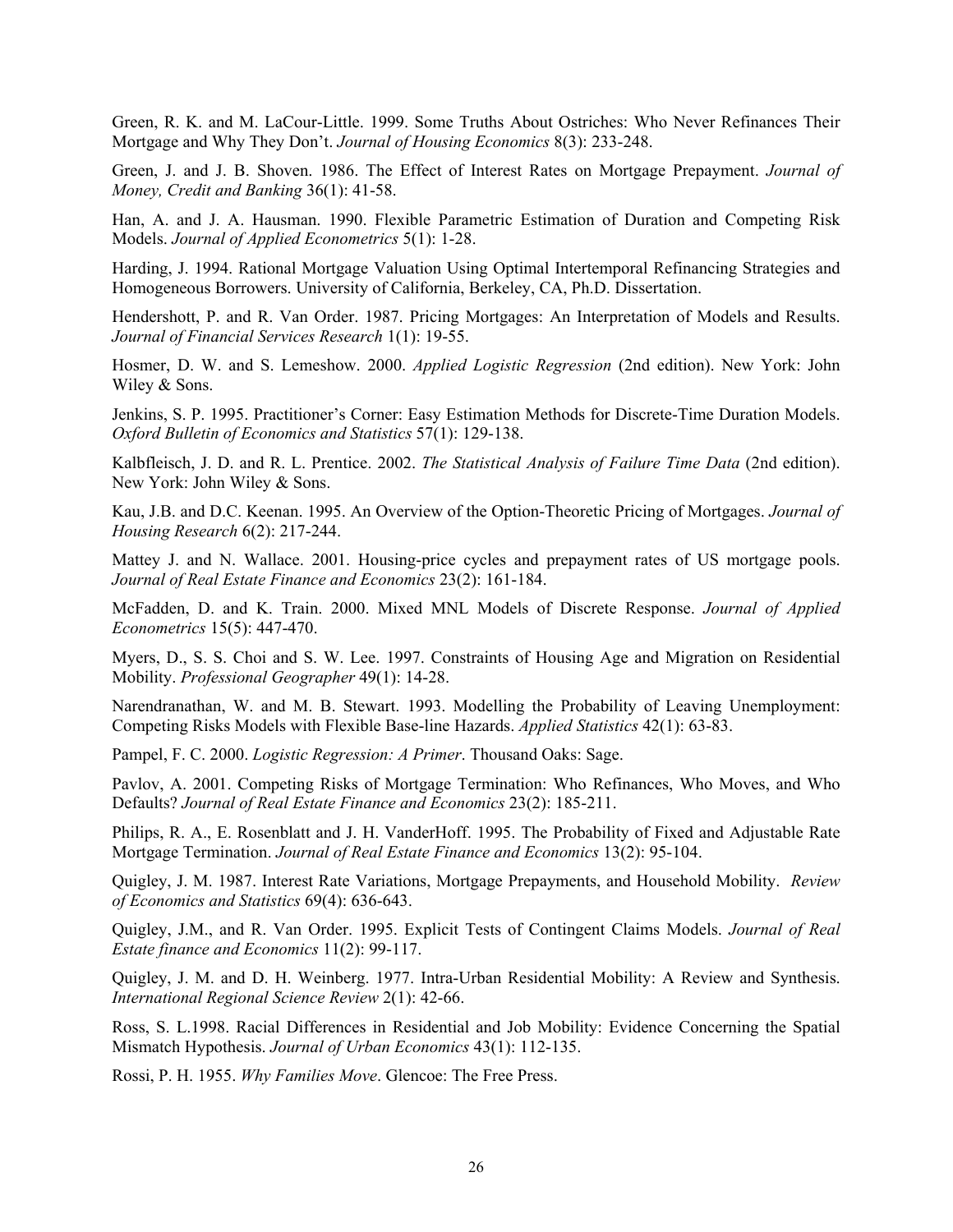South, S. J. and K. D. Crowder. 1998. Leaving the Hood: Residential Mobility Between Black, White, and Integrated Neighborhoods. *American Sociological Review* 63: 17-26.

Speare, A. Jr. 1974. Residential Satisfaction as an Intervening Variable in Residential Mobility. *Demography* 11: 173-188.

Stanton, R. 1995. Rational Prepayment and Valuation of Mortgage-Backed Securities. *Review of Financial Studies* 8(3): 677-708.

Schwartz, E. S. and W. N. Torous. 1989. Prepayment and the Valuation of Mortgage-Backed Securities. *Journal of Finance* 44(2): 375-392.

Train, K. 1986. *Qualitative Choice Analysis*. Cambridge, Massachusetts: The MIT Press.

Train, K. 2003. *Discrete Choice Methods with Simulation*. Cambridge, UK: Cambridge University Press.

Vandell, K.D., W.C. Barnes, D.J. Hartzell, D. Kraft and W. Wendt. 1993. Commercial Mortgage Defaults: Proportional Hazards Estimation Using Individual Loan Histories. *Journal of American Real Estate and Urban Economics Association* 20(4): 55-88.

Yinger, J. 1997. Cash in Your Face: The Cost of Racial and Ethnic Discrimination in Housing. *Journal of Urban Economics* 42(3): 339-365.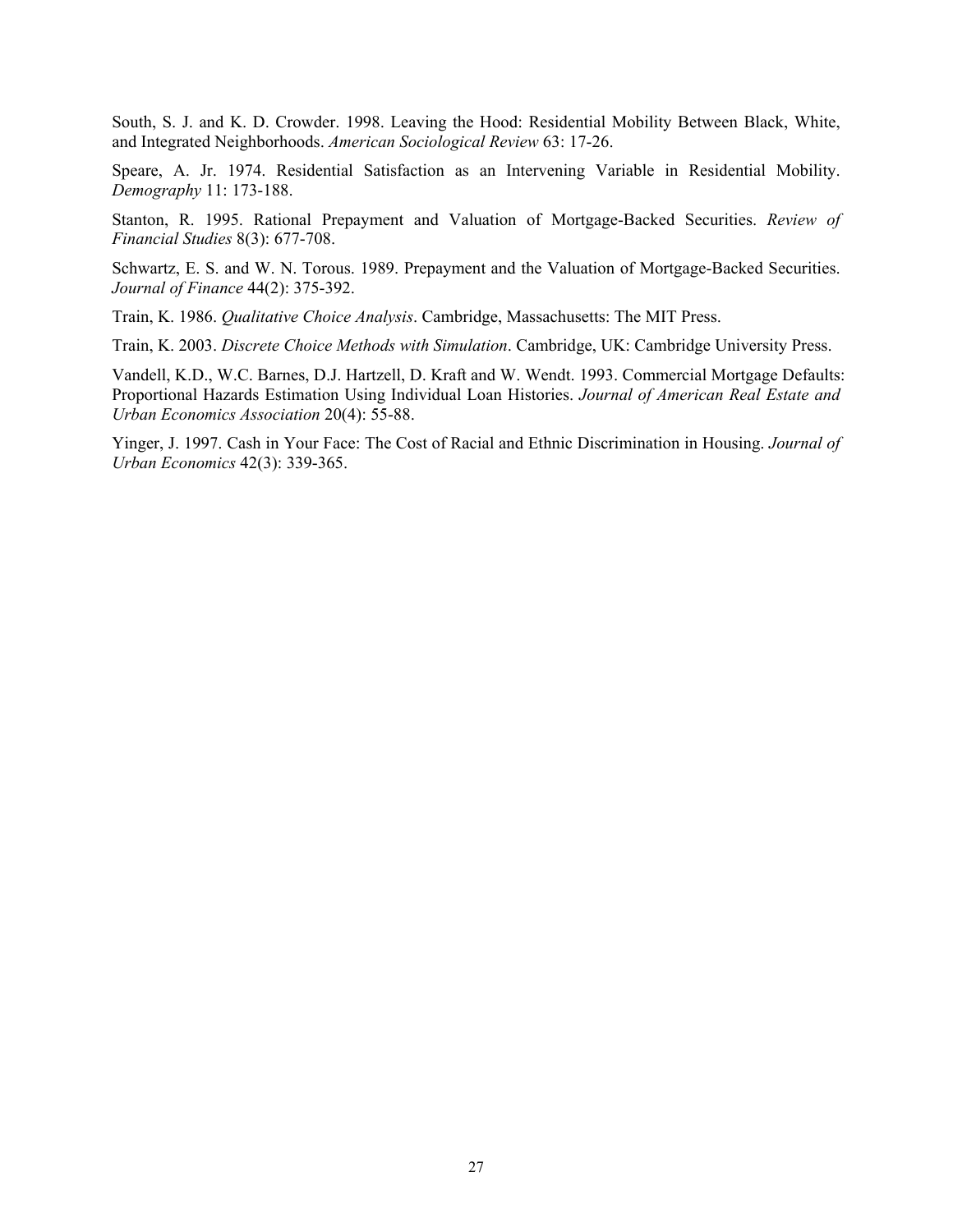| Variables                     | Means<br>(STDs)    | Description                                                                                                                                                                                                                                                                                                                       |
|-------------------------------|--------------------|-----------------------------------------------------------------------------------------------------------------------------------------------------------------------------------------------------------------------------------------------------------------------------------------------------------------------------------|
| Original loan balance (\$000) | 167.63<br>(121.83) | Face amount of the mortgage at the date of origination<br>(in 1993 or 1994), thousands of dollars.                                                                                                                                                                                                                                |
| 15-year loan indicator        | 0.31<br>(0.46)     | Indicator variable is one if the loan has a 15 year maturity,<br>zero if a 30 year maturity.                                                                                                                                                                                                                                      |
| Discount points (estimated)   | 2.00<br>(1.43)     | We regressed the loan coupon rate on current treasury rates<br>and on loan and borrower characteristics. The residuals<br>from this equation provide a measure of discount points<br>since a borrower paying a rate substantially below the<br>predicted rate must have "bought down" the rate by paying<br>above average points. |
| Original refinance indicator  | 0.79<br>(0.41)     | One if the mortgage at the date of origination<br>(in 1993 or 1994) was to refinance a previous mortgage,<br>zero if it was to purchase the home.                                                                                                                                                                                 |
| Borrower age                  | 46.74<br>(11.18)   | Age of the borrower in years, from the loan application.                                                                                                                                                                                                                                                                          |
| Minority indicator            | 0.23<br>(0.42)     | Indicator variable equal to one if the application classifies<br>borrowers into any one of three minority groups, otherwise<br>zero.                                                                                                                                                                                              |
| Borrower income (\$000)       | 8.08<br>(9.03)     | Monthly household income at the time of origination.                                                                                                                                                                                                                                                                              |
| Obligation ratio $(\%)$       | 30.12<br>(9.60)    | The ratio of fixed expenses to borrower income. This is the<br>standard ratio used by lenders when evaluating loan<br>applications.                                                                                                                                                                                               |
| High credit score indicator   | 0.64<br>(0.48)     | The high score indicator flags borrowers with credit scores<br>greater than 1000 on the lender's proprietary scale.                                                                                                                                                                                                               |
| Low credit score indicator    | 0.103<br>(0.30)    | The low score indicator flags borrowers with credit scores<br>less than 800 on the lender's proprietary scale.                                                                                                                                                                                                                    |
| Number of observations        | 1,985              | Number of loans with data on all variables.                                                                                                                                                                                                                                                                                       |

**Table 1 Means and standard deviations of variables from the loan application** 

 *Notes:* 

1. Standard deviations are in parentheses.

2. We use standardized value for each continuous variable during the estimation, i.e. all continuous variables have zero mean and unit variance.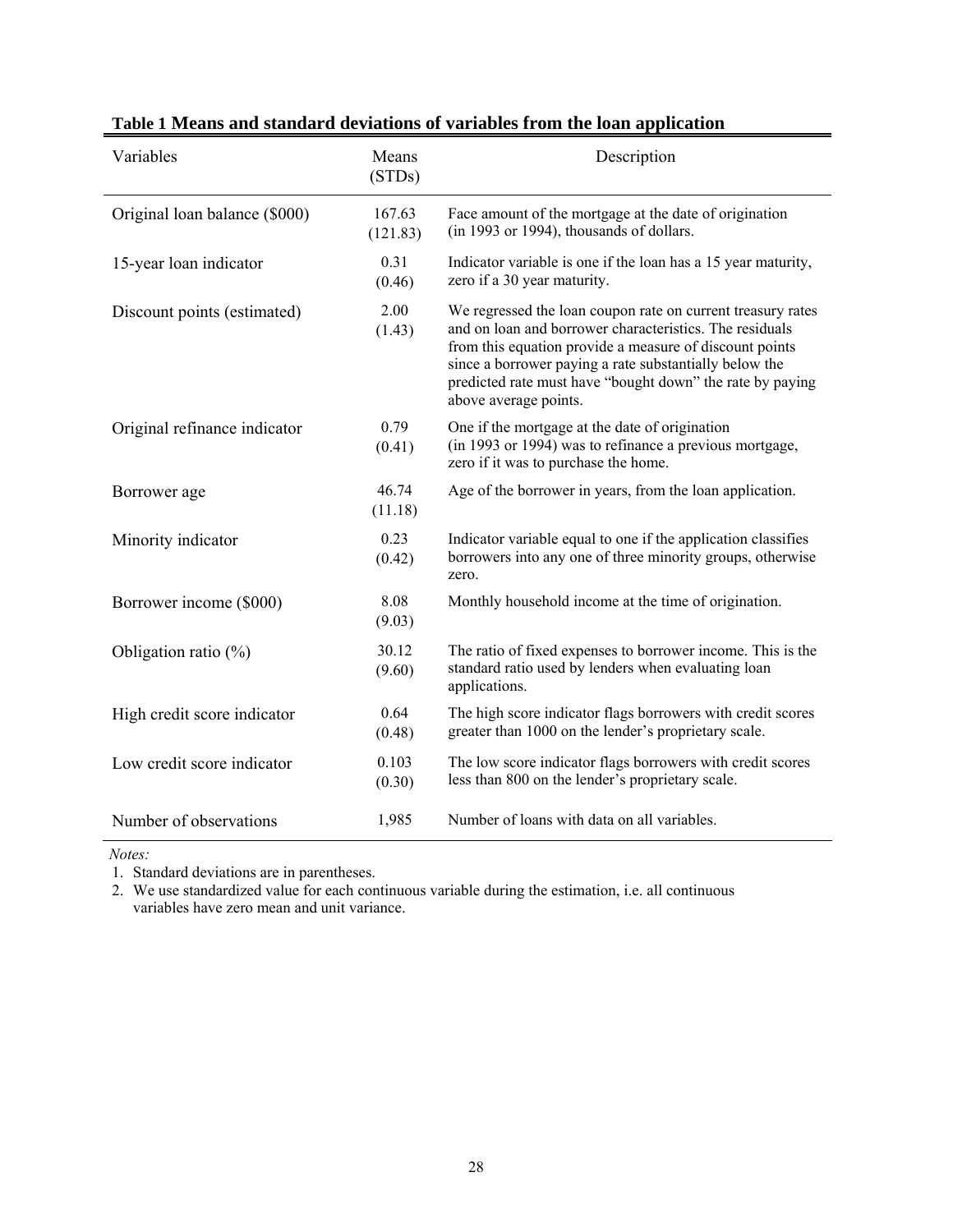| Variables                            |           |           | At Origination |           |            | At Termination |
|--------------------------------------|-----------|-----------|----------------|-----------|------------|----------------|
|                                      | All Loans | Refinance | Move           | Other     | Refinance  | Move           |
| Market price of loan                 | 100.00    | 99.85     | 99.89          | 100.06    | 101.36     | 98.53          |
|                                      | (1.86)    | (1.43)    | (1.33)         | (2.02)    | (3.18)     | (3.12)         |
| Prob. Negative Equity $> 90$         | 0.15      | 0.10      | 0.08           | 0.18      | 0.09       | 0.04           |
| Percent Indicator $(0/1)$            | (0.36)    | (0.30)    | (0.27)         | (0.38)    | (0.29)     | (0.20)         |
| Current loan-to-value $(\%)$         | 60.17     | 52.93     | 54.03          | 62.91     | 54.63      | 55.38          |
|                                      | (22.57)   | (22.03)   | (21.34)        | (22.33)   | (23.41)    | (22.14)        |
| House price appreciation*            | $-389.73$ | $-104.38$ | $-264.68$      | $-476.93$ | 6831.10    | 3383.82        |
| Age*indicator (Age $\leq$ 40) \$,000 | (2576.52) | (805.56)  | (1625.00)      | (2947.62) | (25392.27) | (14936.35)     |
| House price appreciation*            | $-623.00$ | $-338.88$ | $-247.63$      | $-754.58$ | 16542.46   | 4146.33        |
| Age*indicator (Age>40) $$,000$       | (4502.84) | (1597.36) | (643.59)       | (5272.20) | (42970.32) | (28597.13)     |
| Unemployment rate                    | 8.28      | 8.22      | 8.35           | 8.28      | 5.69       | 6.01           |
|                                      | (1.67)    | (1.64)    | (1.62)         | (1.68)    | (1.80)     | (1.79)         |
| Number of Observations               | 1,985     | 321       | 252            | 1,412     | 321        | 252            |

**Table 2 Means and standard deviations of time-varying variables at origination and termination**

*Notes:* 

1. Standard Deviations are in parentheses.

2.The data are structured as a panel dataset, with one observation for each quarter for each loan during the observation period. Loans were observed from origination to termination, or 12/31/1998, whichever was earlier. The market price of the loan is the present value of the remaining payments at the current interest rate: an adjustment is made for the option to terminate the loan early. The current loan balance was estimated from the original balance and the amortization formula. The local regression model described in Clapp *et al.* (2001) estimated the value of the house and its standard deviation at each point in time. The house value was compared to the current loan balance and the normal distribution was used to estimate the probability of negative equity. This was converted to a 0/1 indicator if the probability was above 90%. Current loan-to-value: the estimated value of the house at each point in time was divided into the current loan balance estimated from the original face amount and the amortization formula. The appreciation variables were constructed as follows: house price appreciation in thousands of dollars is multiplied by an indicator of borrower age and by borrower age. The unemployment rate is for the county of residence in each quarter.

3. Other includes those outstanding at the end of the observation period.

4.We use standardized values for each continuous variable during the estimation, i.e. all continuous variables have zero mean and unit variance.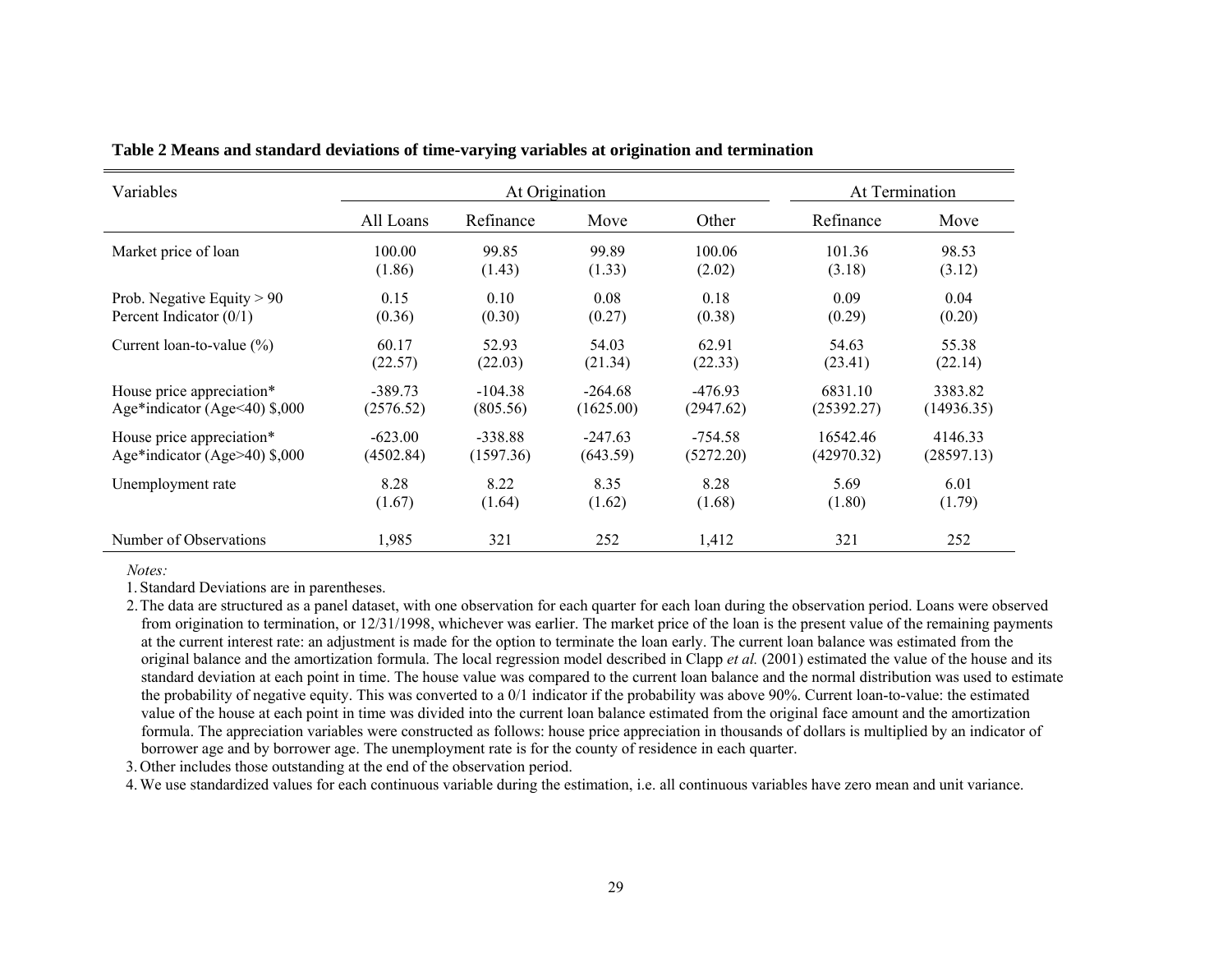|                             | Model 1  |            |            | Model 2  |          | Model 3    |            | Model 4  |
|-----------------------------|----------|------------|------------|----------|----------|------------|------------|----------|
|                             |          | <b>MNL</b> | <b>PHM</b> |          |          | <b>MML</b> | <b>MMH</b> |          |
|                             | Refi.    | Move       | Refi.      | Move     | Refi.    | Move       | Refi.      | Move     |
| Market value of loan        | 0.869    | $-0.165$   | 1.033      | $-0.115$ | 1.068    | 0.235      | 0.985      | 0.110    |
|                             | (9.88)   | (1.39)     | (11.80)    | (0.86)   | (5.68)   | (0.83)     | (11.26)    | (0.71)   |
| Original loan balance       | 0.344    | $-0.113$   | 0.303      | $-0.104$ | 0.365    | $-0.119$   | 0.328      | $-0.227$ |
| $(\$00,000)$                | (5.21)   | (1.30)     | (4.04)     | (1.12)   | (3.36)   | (0.70)     | (4.33)     | (1.73)   |
| 15-year loan indicator      | $-0.007$ | $-0.288$   | 0.026      | $-0.303$ | $-0.048$ | $-0.612$   | 0.003      | 0.094    |
|                             | (0.05)   | (1.77)     | (0.17)     | (1.86)   | (0.23)   | (1.85)     | (0.02)     | (0.41)   |
| Discount points (estimated) | $-0.030$ | $-0.200$   | 0.015      | $-0.191$ | $-0.060$ | $-0.293$   | 0.011      | $-0.350$ |
|                             | (0.48)   | (2.51)     | (0.24)     | (2.41)   | (0.70)   | (1.84)     | (0.17)     | (3.36)   |
| Original refinance          | $-0.569$ | 0.221      | $-0.419$   | 0.150    | $-0.576$ | 0.284      | $-0.532$   | 0.927    |
| indicator                   | (3.63)   | (1.04)     | (2.79)     | (0.64)   | (2.87)   | (0.63)     | (3.55)     | (2.90)   |
| Current loan-to-value       | $-0.343$ | 0.108      | $-0.359$   | 0.082    | $-0.343$ | 0.163      | $-0.383$   | 0.310    |
|                             | (3.43)   | (1.01)     | (3.38)     | (0.77)   | (2.50)   | (0.73)     | (3.61)     | (1.99)   |
| Prob. Negative Equity >     | 0.204    | $-0.865$   | 0.086      | $-0.626$ | 0.026    | $-1.487$   | 0.077      | $-1.574$ |
| 90 percent indicator        | (0.91)   | (2.53)     | (0.49)     | (2.47)   | (0.08)   | (2.25)     | (0.44)     | (4.26)   |
| House price appreciation    | 0.000    | 0.000      | 0.002      | 0.004    | 0.000    | 0.000      | 0.001      | 0.001    |
| (Age < 40, \$,000)          | (0.16)   | (0.67)     | (0.81)     | (0.71)   | (0.05)   | (0.25)     | (0.71)     | (0.23)   |
| House price appreciation    | $-0.000$ | $-0.000$   | $-0.001$   | $-0.005$ | $-0.000$ | $-0.000$   | $-0.001$   | $-0.004$ |
| (Age > 40, \$,000)          | (1.94)   | (2.59)     | (0.75)     | (1.93)   | (1.68)   | (1.63)     | (0.82)     | (1.05)   |
| Unemployment rate           | $-0.171$ | $-0.094$   | $-0.188$   | $-0.076$ | $-0.217$ | $-0.244$   | $-0.188$   | $-0.025$ |
|                             | (2.50)   | (1.21)     | (2.62)     | (0.95)   | (2.20)   | (1.46)     | (2.63)     | (0.22)   |
| Borrower age                | $-0.029$ | $-0.160$   | $-0.036$   | $-0.185$ | $-0.093$ | $-0.397$   | $-0.024$   | $-0.901$ |
|                             | (0.41)   | (2.02)     | (0.48)     | (1.85)   | (0.94)   | (1.85)     | (0.31)     | (5.35)   |
| Minority indicator          | $-0.670$ | $-1.075$   | $-0.636$   | $-1.121$ | $-1.46$  | $-2.618$   | $-0.582$   | $-3.624$ |
|                             | (4.15)   | (4.97)     | (3.61)     | (4.51)   | (3.93)   | (5.00)     | (3.29)     | (7.94)   |
| Borrower income             | $-0.144$ | 0.163      | $-0.115$   | 0.149    | $-0.132$ | 0.266      | $-0.149$   | 0.258    |
|                             | (1.86)   | (3.12)     | (1.22)     | (2.15)   | (1.05)   | (2.68)     | (1.52)     | (2.83)   |
| Obligation ratio            | 0.011    | 0.064      | 0.013      | 0.057    | 0.028    | 0.104      | 0.001      | 0.064    |
|                             | (0.18)   | (0.90)     | (0.21)     | (0.76)   | (0.33)   | (0.69)     | (0.02)     | (0.56)   |
| High credit score indicator | $-0.169$ | 0.253      | $-0.221$   | 0.189    | $-0.139$ | 0.265      | $-0.298$   | 0.443    |
|                             | (1.22)   | (1.60)     | (1.51)     | (1.15)   | (0.76)   | (0.81)     | (2.04)     | (1.86)   |
| Low credit score indicator  | $-0.503$ | $-0.177$   | $-0.455$   | $-0.161$ | $-0.727$ | $-0.957$   | $-0.465$   | $-0.732$ |
|                             | (1.99)   | (0.51)     | (1.81)     | (0.43)   | (2.07)   | (1.32)     | (1.83)     | (1.40)   |

**Table 3 Estimates for competing risks of mortgage terminations by refinance and move**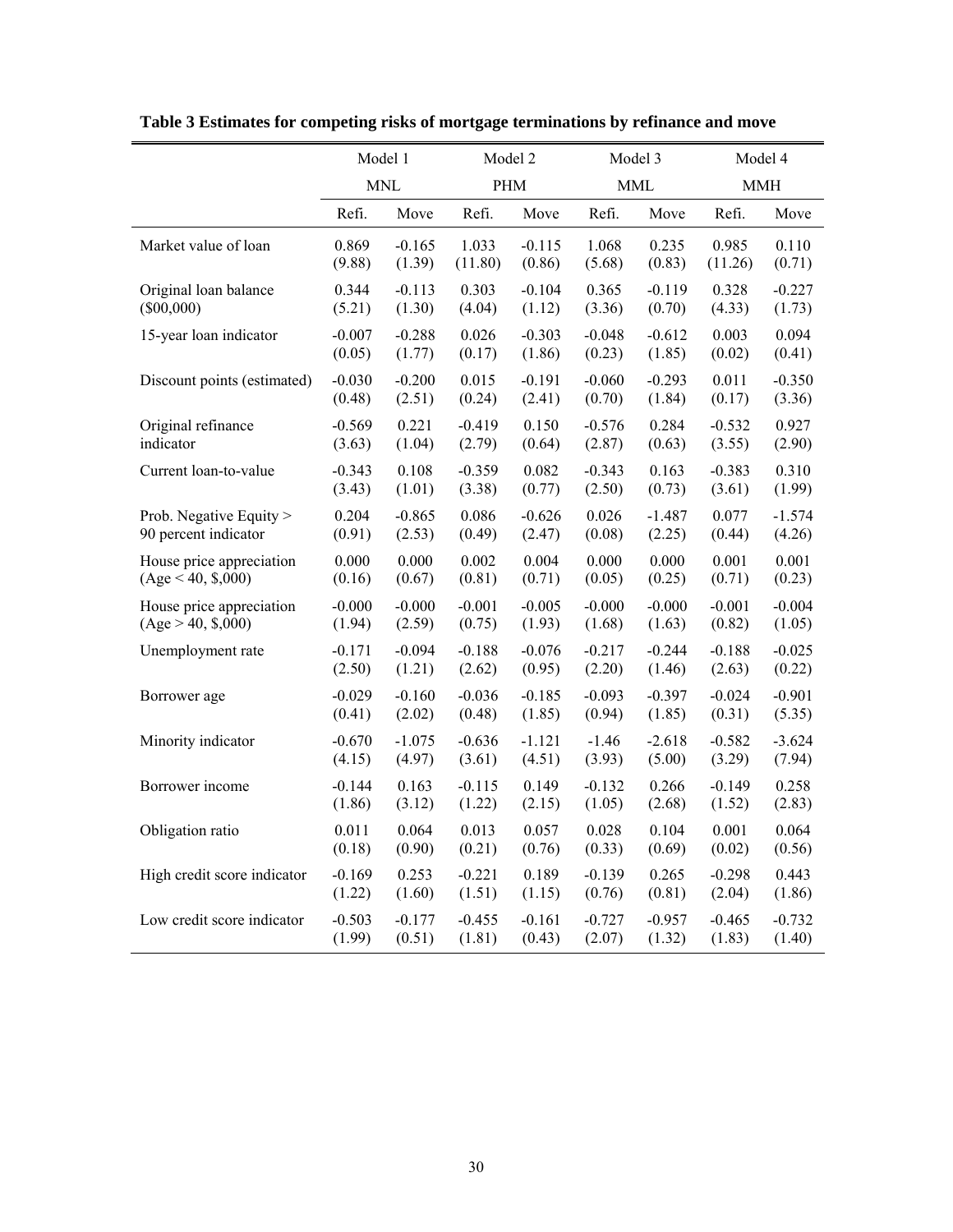|                              | Model 1 |            | Model 2    |            | Model 3         |                 | Model 4         |                  |  |
|------------------------------|---------|------------|------------|------------|-----------------|-----------------|-----------------|------------------|--|
|                              |         | <b>MNL</b> |            | <b>PHM</b> |                 | MML             |                 | MMH              |  |
|                              | Refi    | Move       | Refi       | Move       | Refi            | Move            | Refi            | Move             |  |
| Baseline Intercept (Group 1) |         |            |            |            | 0.000<br>(8.27) | 0.000<br>(0.00) | 3.162<br>(2.10) | 0.005<br>(0.78)  |  |
| Baseline Intercept (Group 2) |         |            |            |            | 0.075<br>(4.29) | 0.050<br>(4.15) | 0.700<br>(0.00) | 1.520<br>(0.77)  |  |
| Mass Point (Group 2)         |         |            |            |            | 0.017<br>(3.75) |                 |                 | 0.117<br>(10.01) |  |
| Log Likelihood               |         | $-3001.50$ | $-2914.13$ |            | $-2999.60$      |                 | $-2898.63$      |                  |  |
| A.I.C.                       | 0.1576  |            |            | 0.1530     |                 | 0.1576          |                 | 0.1524           |  |
| B.I.C.                       | 6171.85 |            |            | 5997.11    |                 | 6199.71         |                 | 5997.77          |  |
| McFadden Pseudo R-Square     |         | 0.1093     |            | 0.1190     | 0.1098          |                 |                 | 0.1237           |  |

#### **Table 3 (Continued) Estimates for competing risks of mortgage terminations by refinance and move**

*Notes:* 

1. The four models 1-4 are: multilnomial logit model (MNL), proportional hazard model (PHM), mass point mixed logit model (MML), mass point mixed hazard model (MMH). The data are structured as a panel dataset, with one observation for each quarter for each loan during the observation period.

2. The t-ratios are in parentheses. Refinance and move functions are considered as correlated competing risks and they are estimated jointly. Baseline functions for refinance and move are specified as Han-Hausman flexible functions in all four models. In Models 3 and 4, the mass point for group 1 was normalized into 1.0 during the estimation.

3. We estimated mass point mixed models using three mass points, with only one normalized to unity. These were dropped because they did not significantly improve the likelihood. They are available from the authors on request.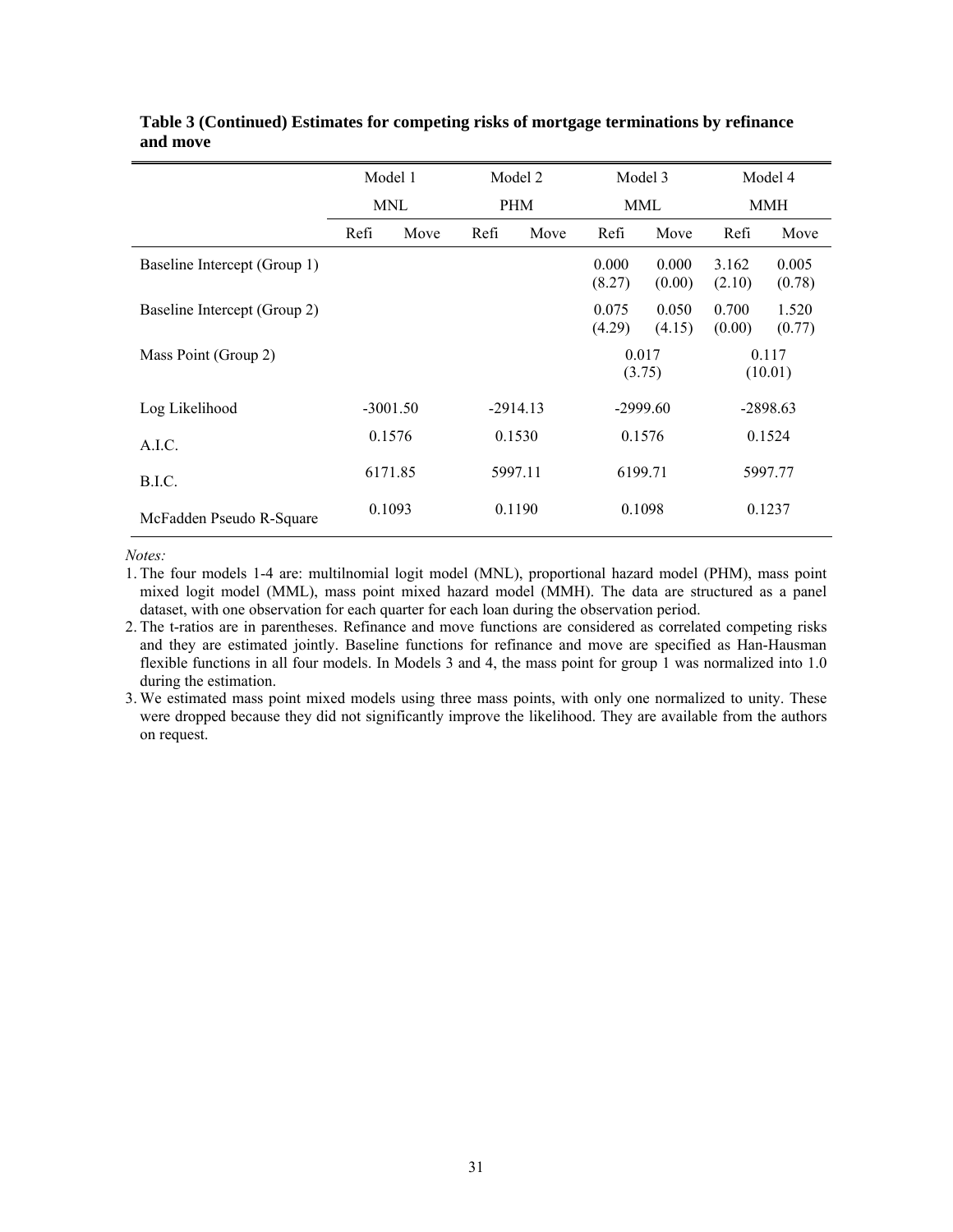| Refinance | Model 1    | Model 2    | Model 3  | Model 4    |
|-----------|------------|------------|----------|------------|
|           | <b>MNL</b> | <b>PHM</b> | MML      | <b>MMH</b> |
| R-Square  | 0.001582   | 0.014051   | 0.008349 | 0.019346   |
| Move      | Model 1    | Model 2    | Model 3  | Model 4    |
|           | MNL        | <b>PHM</b> | MML      | <b>MMH</b> |
| R-Square  | 0.006818   | 0.000930   | 0.006398 | 0.014086   |

**Table 4 Cross-model-validation for the four models**

*Notes:* 

1.The four models 1-4 are: multilnomial logit model (MNL), proportional hazard model (PHM), mass point mixed logit model (MML), mass point mixed hazard model (MMH).

2.The cross-model validation follows the out-of sample approach (See Appendix B). The full sample is split into two sub-samples: one for estimation, which has 90% of the full sample; the other for validation, which has the remaining 10% of the full sample. Then the estimates based on the 90% sub-sample are used to predict the 10% sub-sample. Finally, for the 10% subsample, we regress the real event on the predicted hazard rate for model 1, model 2, model 3 and model 4 respectively. The above table shows the R-squares of the four regressions, which indicate the goodness of fit of four different models.

3. Given that refinance and move are done separately during the validation, we have two panels in the table.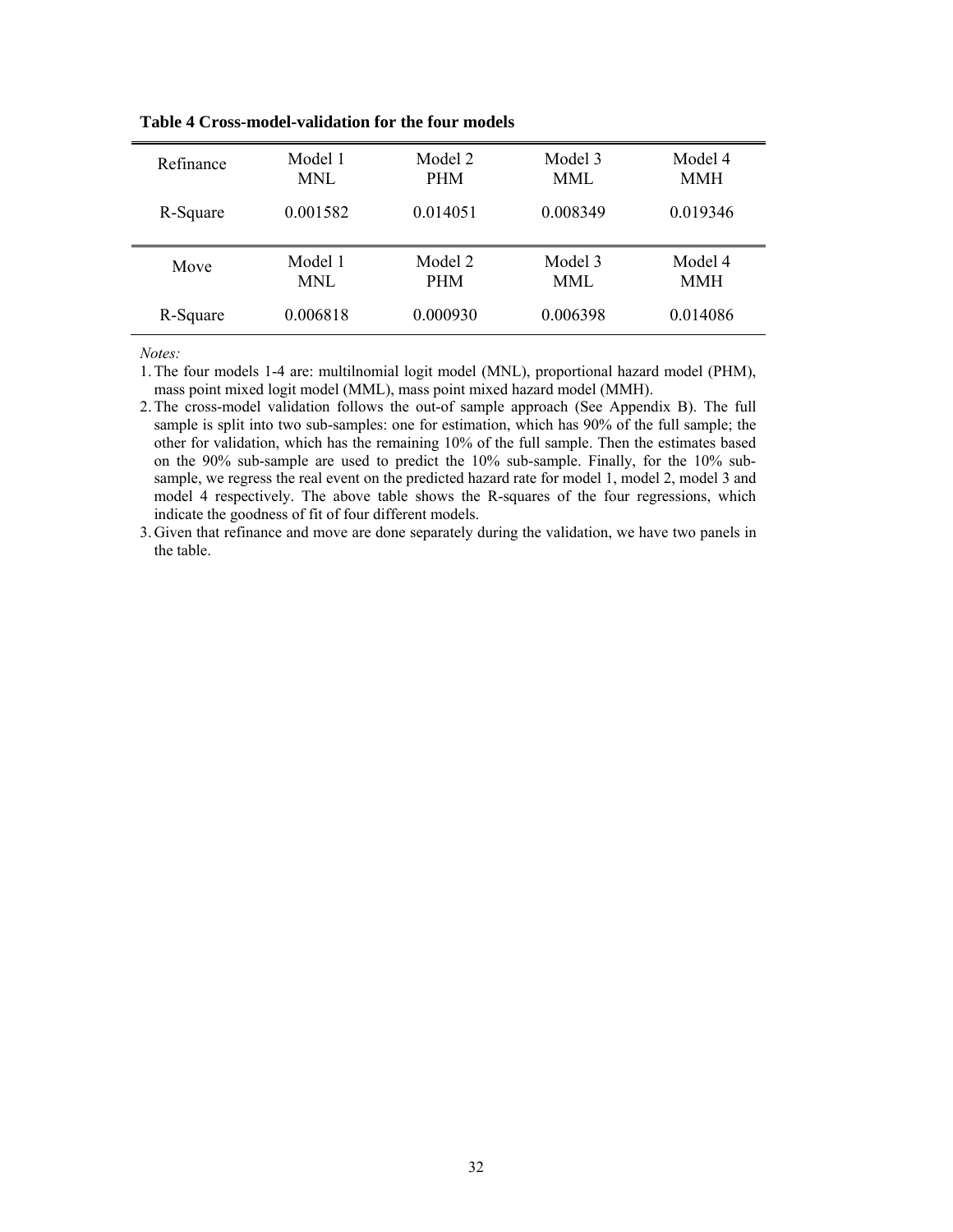|                             | Model 1     |                            | Model 2     |          | Model 3           |          |
|-----------------------------|-------------|----------------------------|-------------|----------|-------------------|----------|
|                             |             | 5 <sup>th</sup> Order Poly |             | 100% PSA | Han-Hausman Flex. |          |
|                             | Refi.       | Move                       | Refi.       | Move     | Refi.             | Move     |
| Market price of loan        | 0.746       | $-0.519$                   | 1.136       | 0.090    | 1.030             | $-0.135$ |
|                             | (8.89)      | (4.09)                     | (17.09)     | (1.01)   | (12.75)           | (1.03)   |
| Original loan balance       | 0.310       | $-0.083$                   | 0.304       | $-0.115$ | 0.323             | $-0.113$ |
| $(\$00,000)$                | (4.27)      | (0.93)                     | (4.32)      | (1.24)   | (4.36)            | (1.21)   |
| 15-year loan indicator      | $-0.137$    | $-0.374$                   | $-0.048$    | $-0.368$ | 0.043             | $-0.292$ |
|                             | (0.92)      | (2.37)                     | (0.33)      | (2.38)   | (0.28)            | (1.80)   |
| Loan points (estimated)     | $-0.052$    | $-0.331$                   | 0.113       | $-0.099$ | 0.016             | $-0.193$ |
|                             | (0.89)      | (4.39)                     | (1.92)      | (1.45)   | (0.25)            | (2.45)   |
| Original refinance          | $-0.964$    | $-0.304$                   | $-0.609$    | $-0.147$ | $-0.414$          | 0.142    |
| indicator                   | (7.05)      | (1.39)                     | (5.03)      | (1.08)   | (2.85)            | (0.62)   |
| Current loan-to-value       | $-0.442$    | 0.025                      | $-0.434$    | $-0.024$ | $-0.359$          | 0.080    |
|                             | (4.36)      | (0.25)                     | (4.33)      | (0.23)   | (3.39)            | (0.76)   |
| Prob. Negative Equity >     | 0.012       | $-0.643$                   | 0.075       | $-0.622$ | 0.076             | $-0.611$ |
| 90 percent indicator        | (0.07)      | (2.58)                     | (0.44)      | (2.54)   | (0.44)            | (2.41)   |
| House price appreciation    | 0.001       | 0.003                      | 0.002       | 0.005    | 0.002             | 0.004    |
| (Age < 40, \$,000)          | (0.28)      | (0.58)                     | (1.08)      | (0.97)   | (0.81)            | (0.72)   |
| House price appreciation    | $-0.002$    | $-0.005$                   | $-0.000$    | $-0.004$ | $-0.001$          | $-0.005$ |
| (Age > 40, \$,000)          | (1.15)      | (2.28)                     | (0.16)      | (1.45)   | (0.76)            | (1.90)   |
| Unemployment rate           | $-0.221$    | $-0.150$                   | $-0.187$    | $-0.156$ | $-0.179$          | $-0.082$ |
|                             | (3.21)      | (1.94)                     | (2.92)      | (2.11)   | (2.50)            | (1.02)   |
| Borrower age                | $-0.017$    | $-0.143$                   | $-0.069$    | $-0.175$ | $-0.037$          | $-0.167$ |
|                             | (0.24)      | (1.49)                     | (0.94)      | (1.84)   | (0.49)            | (1.67)   |
| Minority indicator          | $-0.764$    | $-1.141$                   | $-0.747$    | $-1.133$ | $-0.627$          | $-1.081$ |
|                             | (4.43)      | (4.77)                     | (4.48)      | (4.75)   | (3.59)            | (4.36)   |
| Borrower income             | $-0.132$    | 0.153                      | $-0.167$    | 0.114    | $-0.146$          | 0.147    |
|                             | (1.49)      | (2.30)                     | (1.77)      | (1.66)   | (1.51)            | (2.12)   |
| Obligation ratio            | $-0.020$    | 0.046                      | $-0.040$    | 0.012    | 0.010             | 0.057    |
|                             | (0.37)      | (0.63)                     | (0.67)      | (0.16)   | (0.15)            | (0.76)   |
| High credit score indicator | $-0.576$    | $-0.003$                   | $-0.260$    | 0.001    | $-0.220$          | 0.189    |
|                             | (4.28)      | (0.02)                     | (2.20)      | (0.01)   | (1.57)            | (1.16)   |
| Low credit score indicator  | $-0.609$    | $-0.290$                   | $-0.967$    | $-0.662$ | $-0.436$          | $-0.144$ |
|                             | (2.47)      | (0.82)                     | (4.15)      | (2.01)   | (1.73)            | (0.39)   |
| Log Likelihood              | $-3,062.27$ |                            | $-2,994.90$ |          | $-2918.95$        |          |

**Table B.1 Maximum likelihood estimates of proportional hazard model (PHM) with alternative baseline functions** 

*Note:* 

T-ratios are in parentheses. Baseline functions are specified as  $5<sup>th</sup>$  order polynomial functions, 100% PSA functions, and Han-Hausman flexible functions in Model 1, Model 2, and Model 3, respectively. Refinance and move functions are considered as correlated competing risks and they are estimated jointly. The data are structured as a panel dataset, with one observation for each quarter for each loan during the observation period.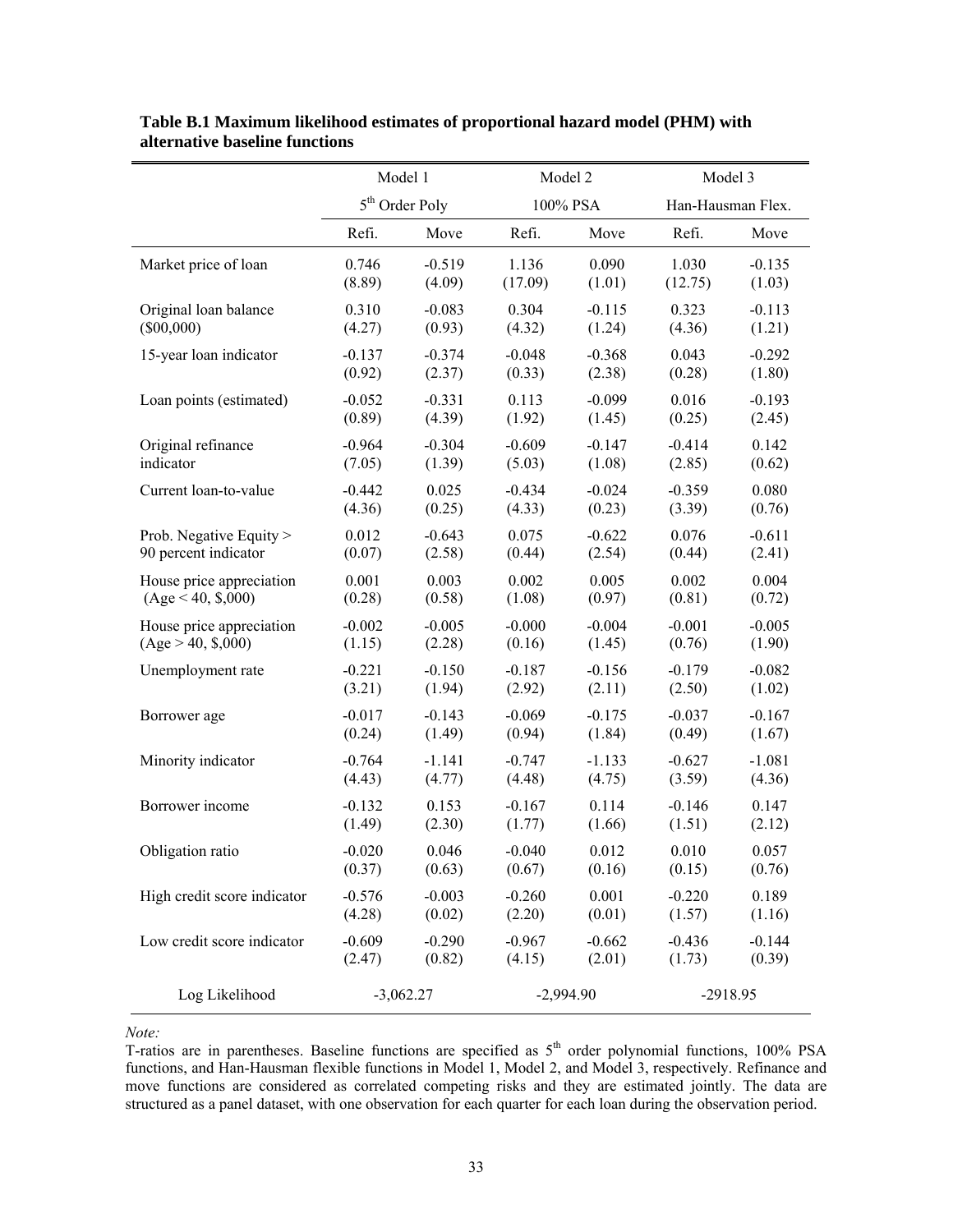|                             | Model 1    |          | Model 2  |          | Model 3    |          | Model 4    |          |
|-----------------------------|------------|----------|----------|----------|------------|----------|------------|----------|
|                             | <b>MNL</b> |          | PHM      |          | <b>MML</b> |          | <b>MMH</b> |          |
|                             | Refi.      | Move     | Refi.    | Move     | Refi.      | Move     | Refi.      | Move     |
| Market value of loan        | 0.894      | $-0.165$ | 1.062    | $-0.192$ | 1.015      | 0.056    | 1.015      | $-0.053$ |
|                             | (9.50)     | (1.39)   | (11.94)  | (1.40)   | (4.65)     | (0.18)   | (10.47)    | (0.32)   |
| Original loan balance       | 0.333      | $-0.113$ | 0.314    | $-0.100$ | 0.342      | $-0.081$ | 0.316      | $-0.194$ |
| $(\$00,000)$                | (4.79)     | (1.30)   | (3.99)   | (1.00)   | (2.87)     | (0.48)   | (3.94)     | (1.41)   |
| 15-year loan indicator      | $-0.037$   | $-0.288$ | 0.004    | $-0.244$ | $-0.052$   | $-0.433$ | $-0.041$   | 0.255    |
|                             | (0.23)     | (1.77)   | (0.02)   | (1.41)   | (0.25)     | (1.36)   | (0.25)     | (1.04)   |
| Loan points (estimated)     | $-0.032$   | $-0.200$ | 0.013    | $-0.247$ | $-0.078$   | $-0.373$ | 0.009      | $-0.495$ |
|                             | (0.48)     | (2.51)   | (0.19)   | (3.02)   | (0.86)     | (2.45)   | (0.14)     | (4.34)   |
| Original refinance          | $-0.528$   | 0.221    | $-0.363$ | 0.030    | $-0.559$   | 0.216    | $-0.481$   | 0.739    |
| indicator                   | (3.11)     | (1.04)   | (2.33)   | (0.12)   | (2.60)     | (0.46)   | (2.92)     | (2.14)   |
| Current loan-to-value       | $-0.420$   | 0.108    | $-0.457$ | 0.078    | $-0.428$   | 0.154    | $-0.481$   | 0.371    |
|                             | (3.91)     | (1.01)   | (3.88)   | (0.70)   | (2.83)     | (0.69)   | (4.07)     | (2.30)   |
| Prob. Negative Equity >     | 0.183      | $-0.865$ | 0.136    | $-0.554$ | 0.080      | $-1.401$ | 0.140      | $-1.541$ |
| 90 percent indicator        | (0.75)     | (2.53)   | (0.72)   | (2.04)   | (0.23)     | (1.97)   | (0.73)     | (3.71)   |
| House price appreciation    | 0.000      | 0.000    | 0.001    | 0.004    | 0.000      | 0.000    | 0.001      | 0.004    |
| (Age < 40, \$,000)          | (0.04)     | (0.67)   | (0.56)   | (0.90)   | (0.035)    | (0.38)   | (0.50)     | (0.66)   |
| House price appreciation    | $-0.000$   | $-0.000$ | $-0.001$ | $-0.004$ | $-0.000$   | $-0.000$ | $-0.001$   | $-0.003$ |
| (Age > 40, \$,000)          | (1.60)     | (2.59)   | (0.51)   | (1.30)   | (1.22)     | (1.49)   | (0.54)     | (0.59)   |
| Unemployment rate           | $-0.156$   | $-0.094$ | $-0.174$ | $-0.068$ | $-0.181$   | $-0.183$ | $-0.186$   | 0.071    |
|                             | (2.13)     | (1.21)   | (2.27)   | (0.80)   | (1.77)     | (1.15)   | (2.43)     | (0.61)   |
| Borrower age                | $-0.061$   | $-0.160$ | $-0.074$ | $-0.124$ | $-0.111$   | $-0.285$ | $-0.059$   | $-0.853$ |
|                             | (0.81)     | (2.02)   | (0.89)   | (1.18)   | (1.04)     | (1.37)   | (0.70)     | (4.94)   |
| Minority indicator          | $-0.670$   | $-1.075$ | $-0.597$ | $-1.035$ | $-1.210$   | $-2.071$ | $-0.555$   | $-3.538$ |
|                             | (3.75)     | (4.97)   | (3.22)   | (3.97)   | (3.01)     | (3.83)   | (2.96)     | (7.16)   |
| Borrower income             | $-0.140$   | 0.163    | $-0.144$ | 0.130    | $-0.121$   | 0.244    | $-0.145$   | 0.236    |
|                             | (1.73)     | (3.12)   | (1.39)   | (1.69)   | (0.93)     | (2.35)   | (1.36)     | (2.61)   |
| Obligation ratio            | 0.029      | 0.064    | 0.029    | 0.042    | 0.048      | 0.079    | 0.021      | 0.023    |
|                             | (0.45)     | (0.90)   | (0.44)   | (0.53)   | (0.55)     | (0.54)   | (0.32)     | (0.19)   |
| High credit score indicator | $-0.048$   | 0.253    | $-0.083$ | 0.227    | 0.038      | 0.479    | $-0.173$   | 0.753    |
|                             | (0.31)     | (1.60)   | (0.55)   | (1.30)   | (0.19)     | (1.54)   | (1.07)     | (2.98)   |
| Low credit score indicator  | $-0.414$   | $-0.177$ | $-0.361$ | $-0.107$ | $-0.527$   | $-0.577$ | $-0.413$   | 0.111    |
|                             | (1.53)     | (0.51)   | (1.31)   | (0.27)   | (1.49)     | (0.83)   | (1.49)     | (0.20)   |

**Table B.2 Estimates for refinance and move models based on the 90% sample**